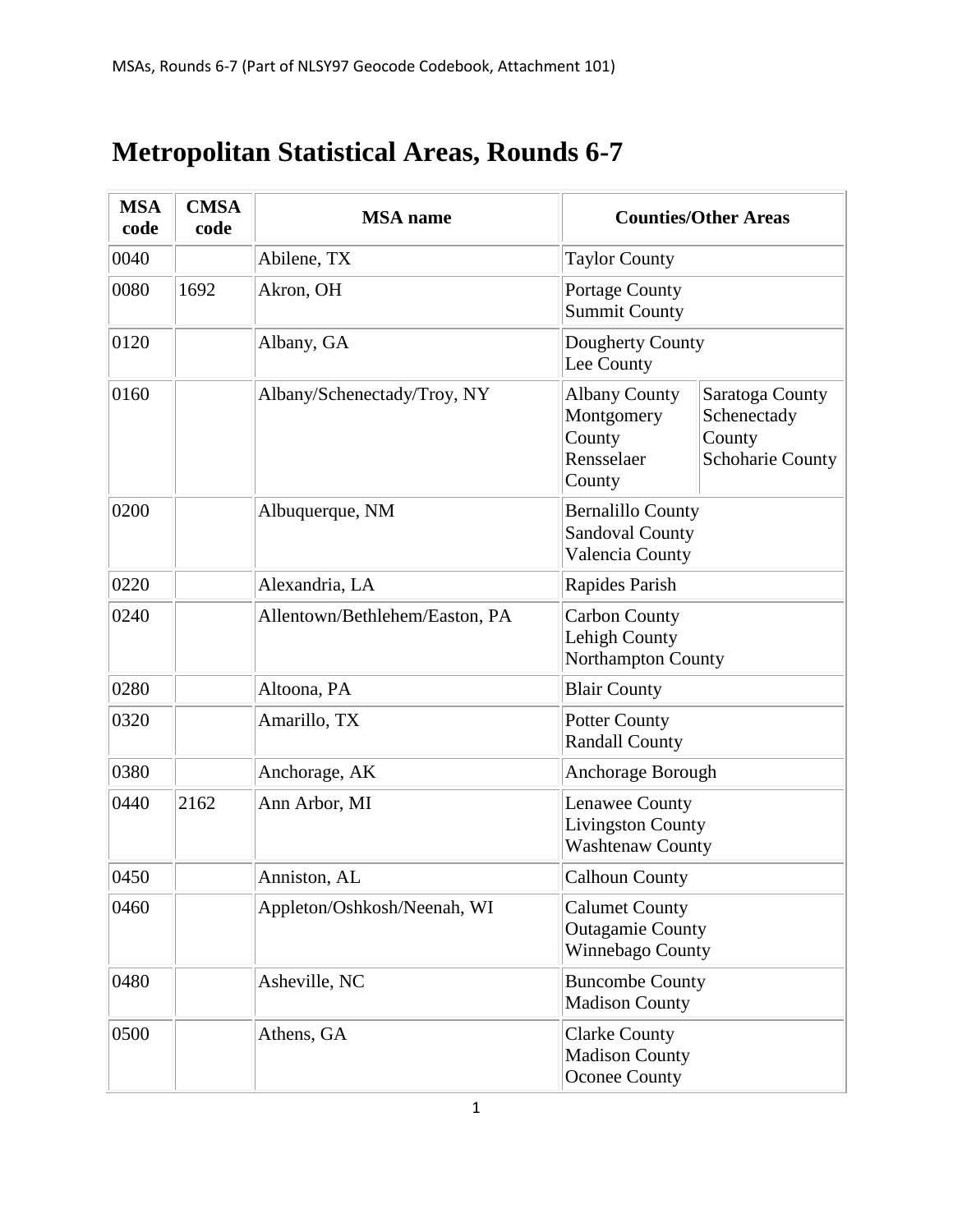| <b>MSA</b><br>code | <b>CMSA</b><br>code | <b>MSA</b> name         |                                                                                                                                                                                                                          | <b>Counties/Other Areas</b>                                                                                                                                                                                                                           |  |
|--------------------|---------------------|-------------------------|--------------------------------------------------------------------------------------------------------------------------------------------------------------------------------------------------------------------------|-------------------------------------------------------------------------------------------------------------------------------------------------------------------------------------------------------------------------------------------------------|--|
| 0520               |                     | Atlanta, GA             | <b>Barrow County</b><br><b>Bartow County</b><br><b>Carroll County</b><br>Cherokee<br>County<br><b>Clayton County</b><br>Cobb County<br><b>Coweta County</b><br>De Kalb County<br>Douglas County<br><b>Fayette County</b> | <b>Forsyth County</b><br><b>Fulton County</b><br><b>Gwinnett County</b><br><b>Henry County</b><br><b>Newton County</b><br><b>Paulding County</b><br><b>Pickens County</b><br><b>Rockdale County</b><br><b>Spalding County</b><br><b>Walton County</b> |  |
| 0560               | 6162                | Atlantic/Cape May, NJ   | <b>Atlantic County</b>                                                                                                                                                                                                   | Cape May County                                                                                                                                                                                                                                       |  |
| 0580               |                     | Auburn/Opelika, AL      | Lee County                                                                                                                                                                                                               |                                                                                                                                                                                                                                                       |  |
| 0600               |                     | Augusta/Aiken, GA/SC    | Columbia<br>County, GA<br>McDuffie<br>County, GA<br>Richmond<br>County, GA                                                                                                                                               | Aiken County, SC<br>Edgefield County,<br><b>SC</b>                                                                                                                                                                                                    |  |
| 0640               |                     | Austin/San Marcos, TX   | <b>Bastrop County</b><br><b>Caldwell County</b><br><b>Hays County</b>                                                                                                                                                    | <b>Travis County</b><br>Williamson<br>County                                                                                                                                                                                                          |  |
| 0680               |                     | Bakersfield, CA         | Kern County                                                                                                                                                                                                              |                                                                                                                                                                                                                                                       |  |
| 0720               | 8872                | Baltimore, MD           | Anne Arundel<br>County<br><b>Baltimore</b><br>County<br><b>Carroll County</b><br><b>Harford County</b>                                                                                                                   | <b>Howard County</b><br><b>Queen Anne's</b><br>County<br><b>Baltimore city</b>                                                                                                                                                                        |  |
| 0730               |                     | Bangor, ME              | Penobscot County<br><b>Waldo County</b>                                                                                                                                                                                  |                                                                                                                                                                                                                                                       |  |
| 0740               |                     | Barnstable/Yarmouth, MA | <b>Barnstable County</b>                                                                                                                                                                                                 |                                                                                                                                                                                                                                                       |  |
| 0760               |                     | Baton Rouge, LA         | <b>Ascension Parish</b>                                                                                                                                                                                                  | East Baton Rouge Parish<br><b>Livingston Parish</b><br>West Baton Rouge Parish                                                                                                                                                                        |  |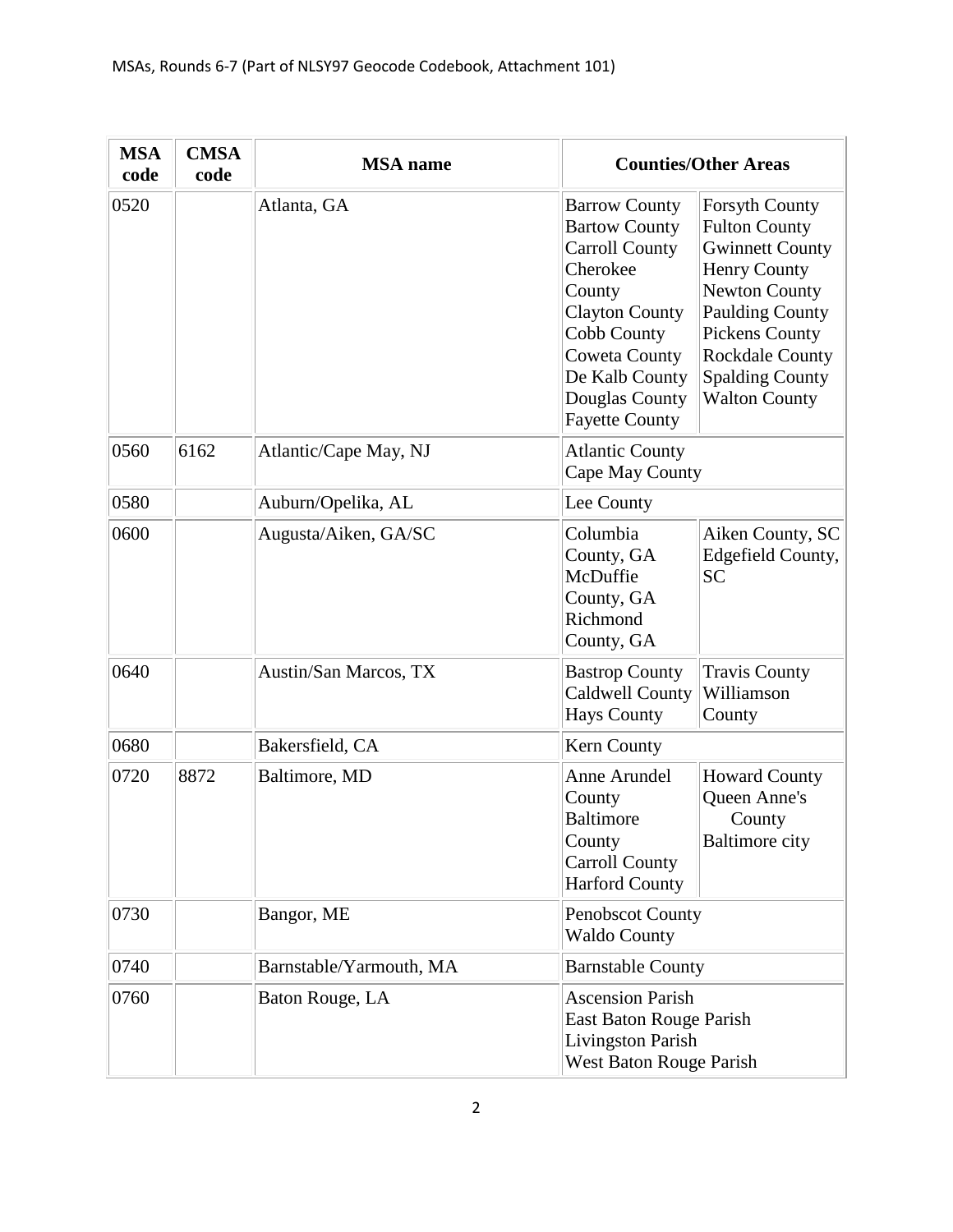| <b>MSA</b><br>code | <b>CMSA</b><br>code | <b>MSA</b> name                | <b>Counties/Other Areas</b>                                                                                                                                                                              |  |
|--------------------|---------------------|--------------------------------|----------------------------------------------------------------------------------------------------------------------------------------------------------------------------------------------------------|--|
| 0840               |                     | Beaumont/Port Arthur, TX       | <b>Hardin County</b><br>Jefferson County<br><b>Orange County</b>                                                                                                                                         |  |
| 0860               |                     | Bellingham, WA                 | <b>Whatcom County</b>                                                                                                                                                                                    |  |
| 0870               |                     | Benton Harbor, MI              | <b>Berrien County</b>                                                                                                                                                                                    |  |
| 0875               | 5602                | Bergen/Passaic, NJ             | <b>Bergen County</b><br>Passaic County                                                                                                                                                                   |  |
| 0880               |                     | Billings, MT                   | <b>Yellowstone County</b>                                                                                                                                                                                |  |
| 0920               |                     | Biloxi/Gulfport/Pascagoula, MS | <b>Hancock County</b><br><b>Harrison County</b><br><b>Jackson County</b>                                                                                                                                 |  |
| 0960               |                     | Binghamton, NY                 | <b>Broome County</b><br><b>Tioga County</b>                                                                                                                                                              |  |
| 1000               |                     | Birmingham, AL                 | <b>Blount County</b><br>St. Clair County<br>Jefferson County Shelby County                                                                                                                               |  |
| 1010               |                     | Bismarck, ND                   | <b>Burleigh County</b><br><b>Morton County</b>                                                                                                                                                           |  |
| 1020               |                     | Bloomington, IN                | <b>Monroe County</b>                                                                                                                                                                                     |  |
| 1040               |                     | Bloomington/Normal, IL         | <b>McLean County</b>                                                                                                                                                                                     |  |
| 1080               |                     | Boise City, ID                 | Ada County<br><b>Canyon County</b>                                                                                                                                                                       |  |
| 1120               | 1122                | Boston, MA/NH                  | MA:<br>NH:<br>Rockingham<br><b>Bristol County</b><br><b>Essex County</b><br>County<br>Middlesex<br>County<br><b>Norfolk County</b><br>Plymouth<br>County<br><b>Suffolk County</b><br>Worcester<br>County |  |
| 1125               | 2082                | Boulder/Longmont, CO           | <b>Boulder County</b>                                                                                                                                                                                    |  |
| 1145               | 3362                | Brazoria, TX                   | <b>Brazoria County</b>                                                                                                                                                                                   |  |
| 1150               | 7602                | Bremerton, WA                  | <b>Kitsap County</b>                                                                                                                                                                                     |  |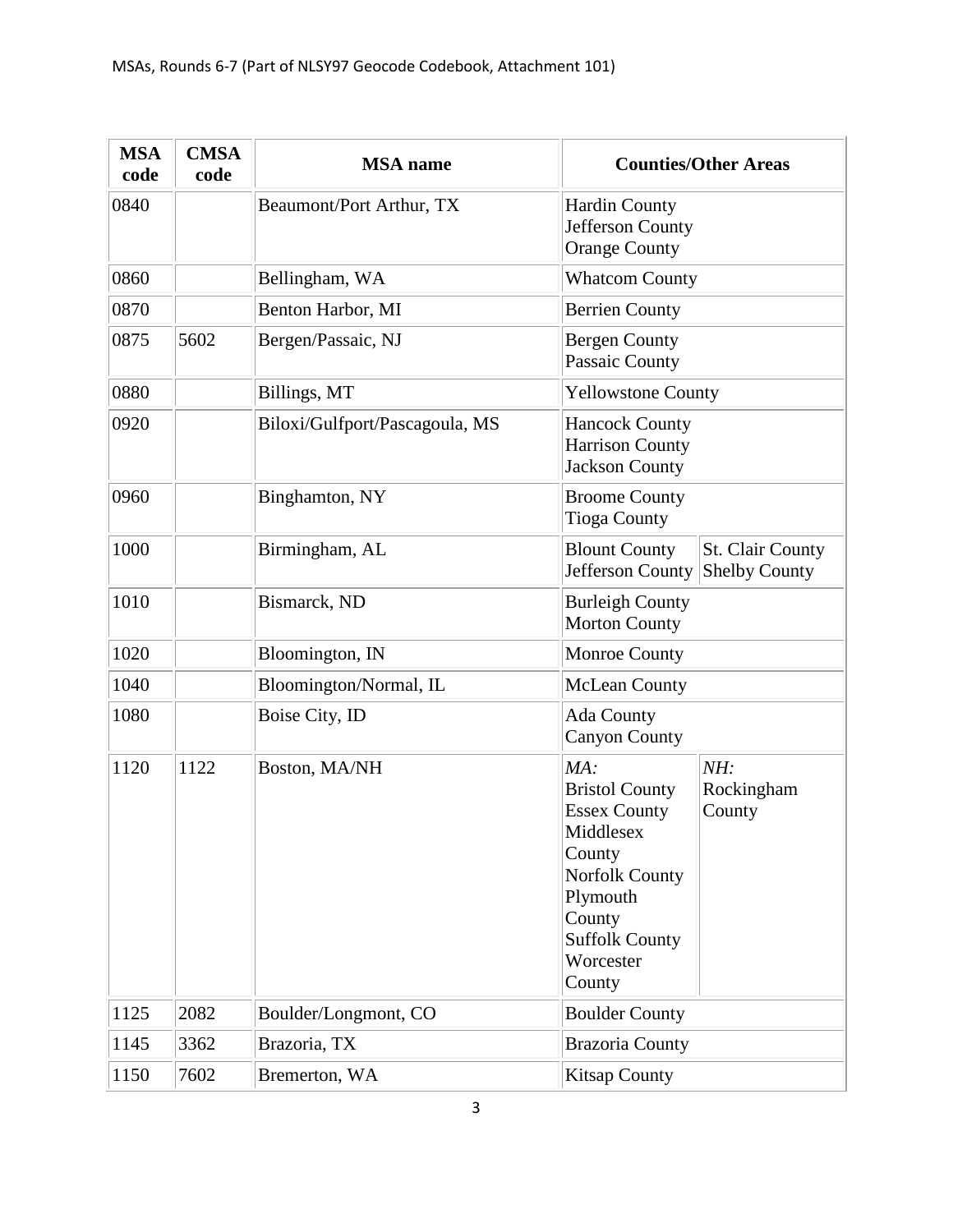| <b>MSA</b><br>code | <b>CMSA</b><br>code | <b>MSA</b> name                      | <b>Counties/Other Areas</b>                                                                                                                                |  |
|--------------------|---------------------|--------------------------------------|------------------------------------------------------------------------------------------------------------------------------------------------------------|--|
| 1160               | 5602                | Bridgeport, CT                       | <b>Fairfield County</b><br>New Haven County                                                                                                                |  |
| 1200               | 1122                | Brockton, MA                         | <b>Bristol County</b><br><b>Plymouth County</b><br><b>Norfolk County</b>                                                                                   |  |
| 1240               |                     | Brownsville/Harlingen/San Benito, TX | <b>Cameron County</b>                                                                                                                                      |  |
| 1260               |                     | Bryan/College Station, TX            | <b>Brazos County</b>                                                                                                                                       |  |
| 1280               |                     | Buffalo/Niagara Falls, NY            | Erie County<br>Niagara County                                                                                                                              |  |
| 1305               |                     | Burlington, VT                       | <b>Chittenden County</b><br><b>Franklin County</b><br><b>Grand Isle County</b>                                                                             |  |
| 1320               |                     | Canton/Massillon, OH                 | <b>Carroll County</b><br><b>Stark County</b>                                                                                                               |  |
| 1350               |                     | Casper, WY                           | Natrona County                                                                                                                                             |  |
| 1360               |                     | Cedar Rapids, IA                     | <b>Linn County</b>                                                                                                                                         |  |
| 1400               |                     | Champaign/Urbana, IL                 | <b>Champaign County</b>                                                                                                                                    |  |
| 1440               |                     | Charleston/North Charleston, SC      | <b>Berkeley County</b><br><b>Charleston County</b><br><b>Dorchester County</b>                                                                             |  |
| 1480               |                     | Charleston, WV                       | Kanawha County<br><b>Putnam County</b>                                                                                                                     |  |
| 1520               |                     | Charlotte/Gastonia/Rock Hill, NC/SC  | Cabarrus County, NC<br>Gaston County, NC<br>Lincoln County, NC<br>Mecklenburg County, NC<br>Rowan County, NC<br><b>Union County, NC</b><br>York County, SC |  |
| 1540               |                     | Charlottesville, VA                  | Albemarle<br><b>Greene County</b><br>Charlottesville<br>County<br>Fluvanna<br>city<br>County                                                               |  |
| 1560               |                     | Chattanooga, TN/GA                   | Hamilton County,<br>Catoosa County,<br>GA<br>TN                                                                                                            |  |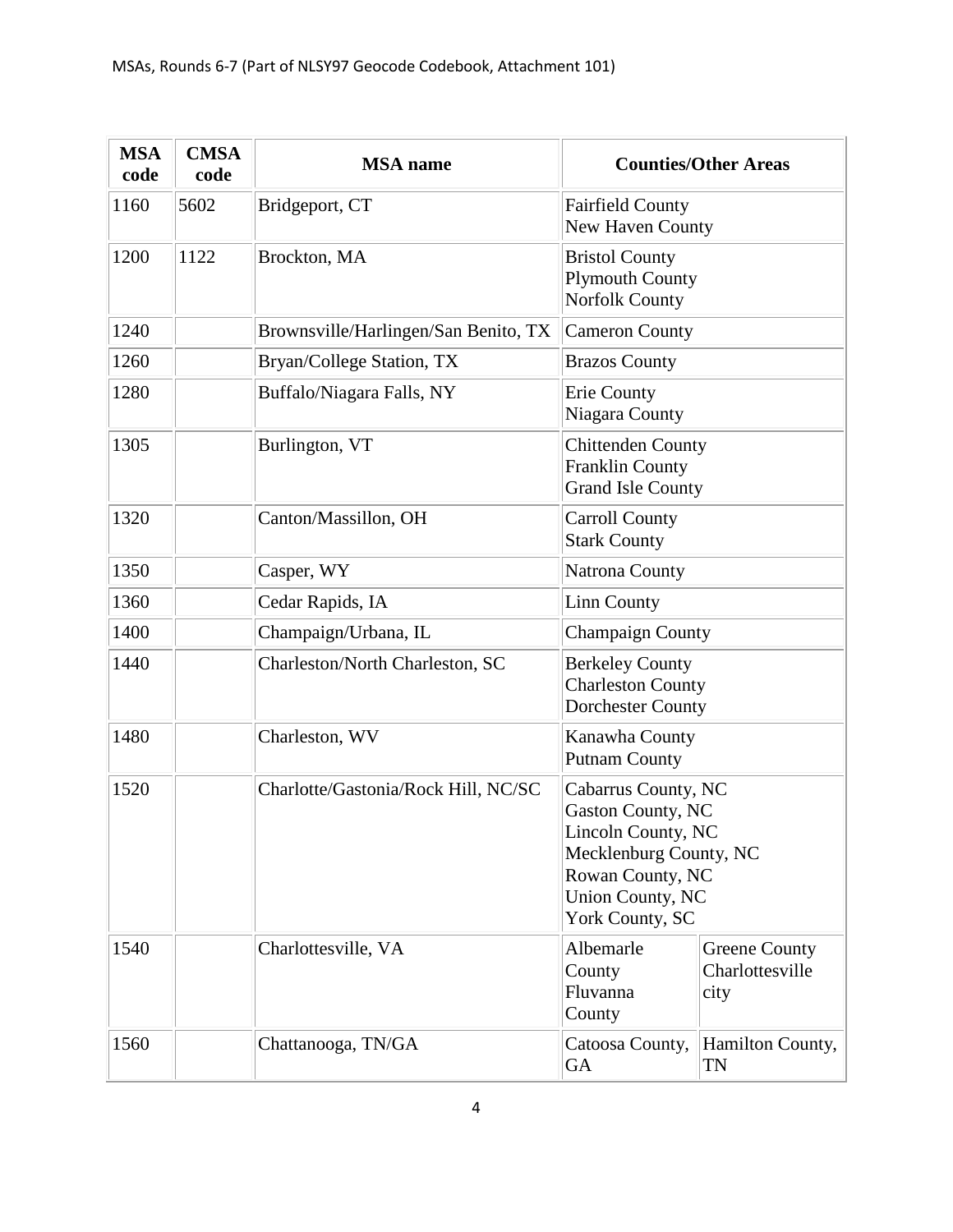| <b>MSA</b><br>code | <b>CMSA</b><br>code | <b>MSA</b> name                 |                                                                                                                                                   | <b>Counties/Other Areas</b>                                                                                                                              |
|--------------------|---------------------|---------------------------------|---------------------------------------------------------------------------------------------------------------------------------------------------|----------------------------------------------------------------------------------------------------------------------------------------------------------|
|                    |                     |                                 | Dade County,<br>GA<br>Walker County,<br>GA                                                                                                        | Marion County,<br><b>TN</b>                                                                                                                              |
| 1580               |                     | Cheyenne, WY                    | Laramie County                                                                                                                                    |                                                                                                                                                          |
| 1600               | 1602                | Chicago, IL                     | <b>Cook County</b><br>DeKalb County<br>DuPage County<br><b>Grundy County</b><br><b>Kane County</b>                                                | Kendall County<br>Lake County<br><b>McHenry County</b><br>Will County                                                                                    |
| 1620               |                     | Chico/Paradise, CA              | <b>Butte County</b>                                                                                                                               |                                                                                                                                                          |
| 1640               | 1642                | Cincinnati, OH/KY/IN            | IN:<br>Dearborn<br>County<br><b>Ohio County</b><br>OH:<br><b>Brown County</b><br>Clermont<br>County<br>Hamilton<br>County<br><b>Warren County</b> | KY:<br><b>Boone County</b><br><b>Campbell County</b><br><b>Gallatin County</b><br><b>Grant County</b><br><b>Kenton County</b><br><b>Pendleton County</b> |
| 1660               |                     | Clarksville/Hopkinsville, TN/KY | Christian County, KY<br>Montgomery County, TN                                                                                                     |                                                                                                                                                          |
| 1680               | 1692                | Cleveland/Lorain/Elyria, OH     | Ashtabula<br>County<br>Cuyahoga<br>County<br>Geauga County                                                                                        | Lake County<br>Lorain County<br>Medina County                                                                                                            |
| 1720               |                     | Colorado Springs, CO            | El Paso County                                                                                                                                    |                                                                                                                                                          |
| 1740               |                     | Columbia, MO                    | <b>Boone County</b>                                                                                                                               |                                                                                                                                                          |
| 1760               |                     | Columbia, SC                    | <b>Lexington County</b><br><b>Richland County</b>                                                                                                 |                                                                                                                                                          |
| 1800               |                     | Columbus, GA/AL                 | Russell County, AL<br>Chattahoochee County, GA<br>Harris County, GA<br>Muscogee County, GA                                                        |                                                                                                                                                          |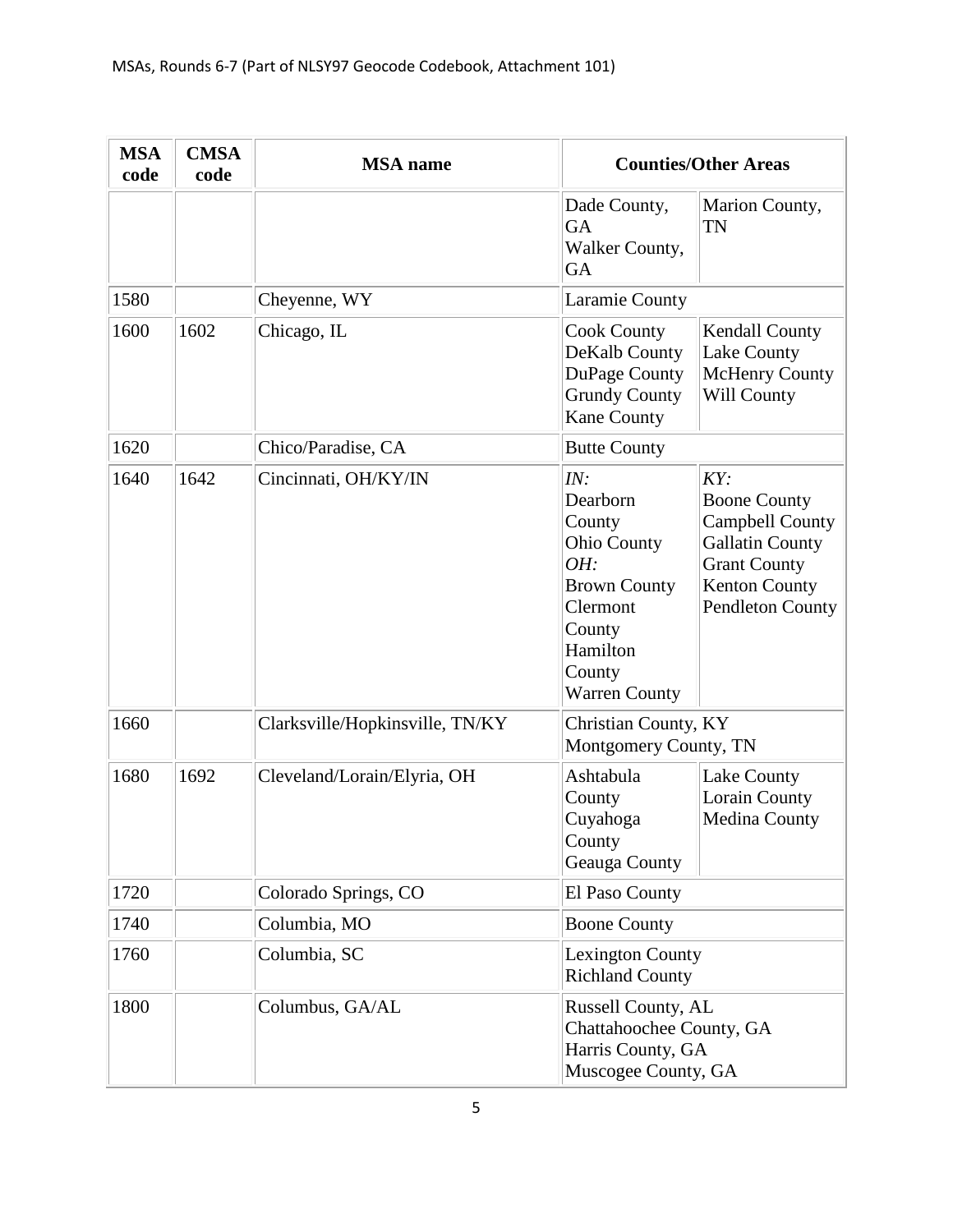| <b>MSA</b><br>code | <b>CMSA</b><br>code | <b>MSA</b> name                     |                                                                                             | <b>Counties/Other Areas</b>                                             |
|--------------------|---------------------|-------------------------------------|---------------------------------------------------------------------------------------------|-------------------------------------------------------------------------|
| 1840               |                     | Columbus, OH                        | Delaware<br>County<br><b>Fairfield County</b><br><b>Franklin County</b>                     | <b>Licking County</b><br><b>Madison County</b><br>Pickaway County       |
| 1880               |                     | Corpus Christi, TX                  | <b>Nueces County</b><br>San Patricio County                                                 |                                                                         |
| 1890               |                     | Corvallis, OR                       | <b>Benton County</b>                                                                        |                                                                         |
| 1900               |                     | Cumberland, MD/WV                   | Allegany County, MD<br>Mineral County, WV                                                   |                                                                         |
| 1920               | 1922                | Dallas, TX                          | <b>Collin County</b><br><b>Dallas County</b><br><b>Denton County</b><br><b>Ellis County</b> | Henderson<br>County<br>Hunt County<br>Kaufman County<br>Rockwall County |
| 1930               | 5602                | Danbury, CT                         | <b>Fairfield County</b><br><b>Litchfield County</b>                                         |                                                                         |
| 1950               |                     | Danville, VA                        | Pittsylvania County<br>Danville city                                                        |                                                                         |
| 1960               |                     | Davenport/Moline/Rock Island, IA/IL | Henry County, IL<br>Rock Island County, IL<br>Scott County, IA                              |                                                                         |
| 2000               |                     | Dayton/Springfield, OH              | <b>Clark County</b><br><b>Greene County</b>                                                 | Miami County<br>Montgomery<br>County                                    |
| 2020               |                     | Daytona Beach, FL                   | <b>Flagler County</b><br><b>Volusia County</b>                                              |                                                                         |
| 2030               |                     | Decatur, AL                         | <b>Lawrence County</b><br><b>Morgan County</b>                                              |                                                                         |
| 2040               |                     | Decatur, IL                         | <b>Macon County</b>                                                                         |                                                                         |
| 2080               | 2082                | Denver, CO                          | <b>Adams County</b><br>Arapahoe<br>County<br><b>Denver County</b>                           | Douglas County<br>Jefferson County                                      |
| 2120               |                     | Des Moines, IA                      | <b>Dallas County</b><br>Polk County<br><b>Warren County</b>                                 |                                                                         |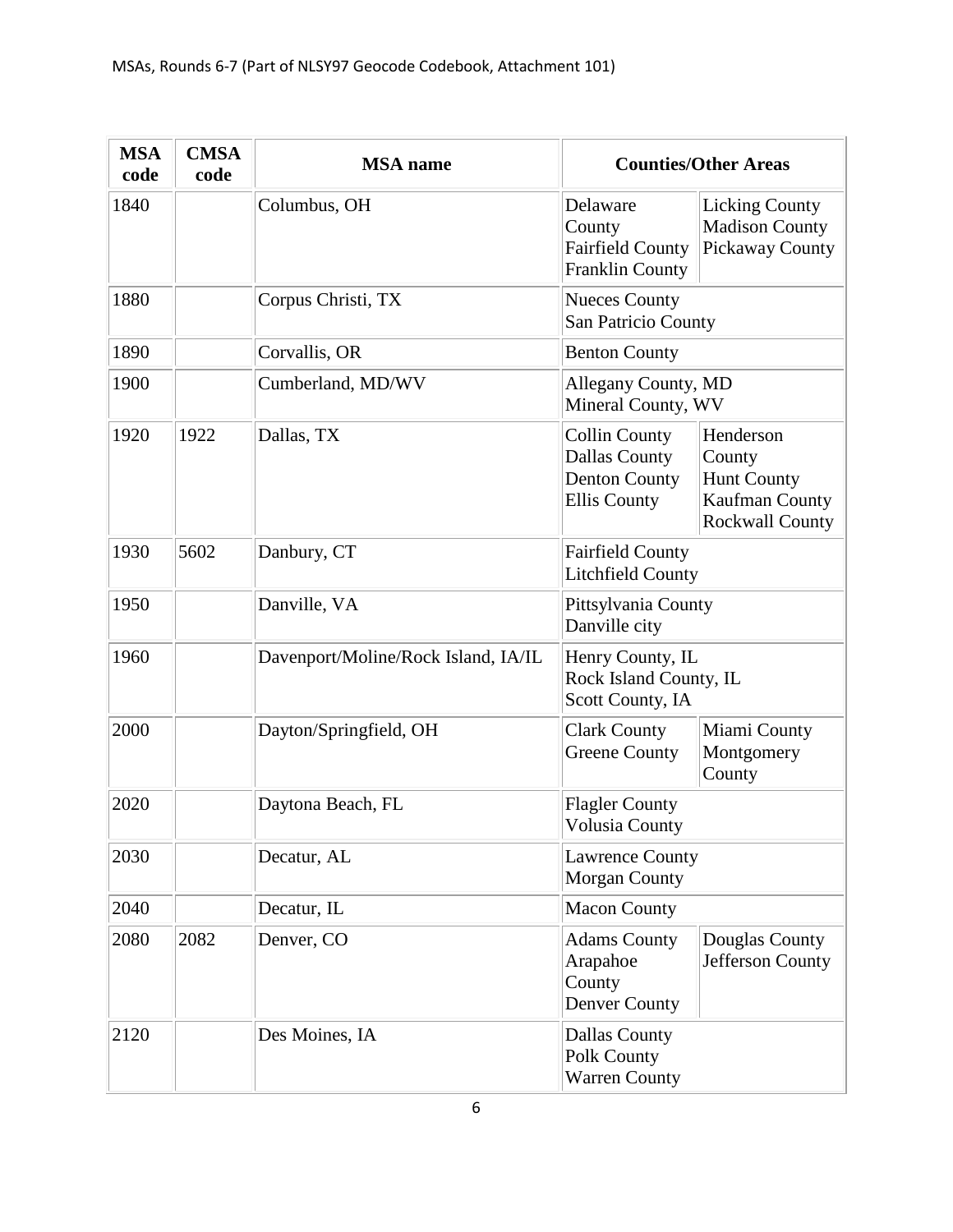| <b>MSA</b><br>code | <b>CMSA</b><br>code | <b>MSA</b> name                    | <b>Counties/Other Areas</b>                                                                                                              |  |
|--------------------|---------------------|------------------------------------|------------------------------------------------------------------------------------------------------------------------------------------|--|
| 2160               | 2162                | Detroit, MI                        | <b>Lapeer County</b><br><b>Oakland County</b><br>St. Clair County<br><b>Macomb County</b><br><b>Wayne County</b><br><b>Monroe County</b> |  |
| 2180               |                     | Dothan, AL                         | Dale County<br><b>Houston County</b>                                                                                                     |  |
| 2190               |                     | Dover, DE                          | Kent County                                                                                                                              |  |
| 2200               |                     | Dubuque, IA                        | Dubuque County                                                                                                                           |  |
| 2240               |                     | Duluth/Superior, MN/WI             | St. Louis County, MN<br>Douglas County, WI                                                                                               |  |
| 2281               | 5602                | Dutchess County, NY                | <b>Dutchess County</b>                                                                                                                   |  |
| 2290               |                     | Eau Claire, WI                     | Chippewa County<br><b>Eau Claire County</b>                                                                                              |  |
| 2320               |                     | El Paso, TX                        | El Paso County                                                                                                                           |  |
| 2330               |                     | Elkhart/Goshen, IN                 | <b>Elkhart County</b>                                                                                                                    |  |
| 2335               |                     | Elmira, NY                         | <b>Chemung County</b>                                                                                                                    |  |
| 2340               |                     | Enid, OK                           | <b>Garfield County</b>                                                                                                                   |  |
| 2360               |                     | Erie, PA                           | <b>Erie County</b>                                                                                                                       |  |
| 2400               |                     | Eugene/Springfield, OR             | <b>Lane County</b>                                                                                                                       |  |
| 2440               |                     | Evansville/Henderson, IN/KY        | Posey County, IN<br>Vanderburgh County, IN<br>Warrick County, IN<br>Henderson County, KY                                                 |  |
| 2520               |                     | Fargo/Moorhead, ND/MN              | Clay County, MN<br>Cass County, ND                                                                                                       |  |
| 2560               |                     | Fayetteville, NC                   | <b>Cumberland County</b>                                                                                                                 |  |
| 2580               |                     | Fayetteville/Springdale/Rogers, AR | <b>Benton County</b><br><b>Washington County</b>                                                                                         |  |
| 2600               | 1122                | Fitchburg-Leominster, MA           | Middlesex County                                                                                                                         |  |
| 2620               |                     | Flagstaff, AZ/UT                   | Coconino County, AZ<br>Kane County, UT                                                                                                   |  |
| 2640               | 2162                | Flint, MI                          | <b>Genesee County</b>                                                                                                                    |  |
| 2650               |                     | Florence, AL                       | <b>Colbert County</b><br>Lauderdale County                                                                                               |  |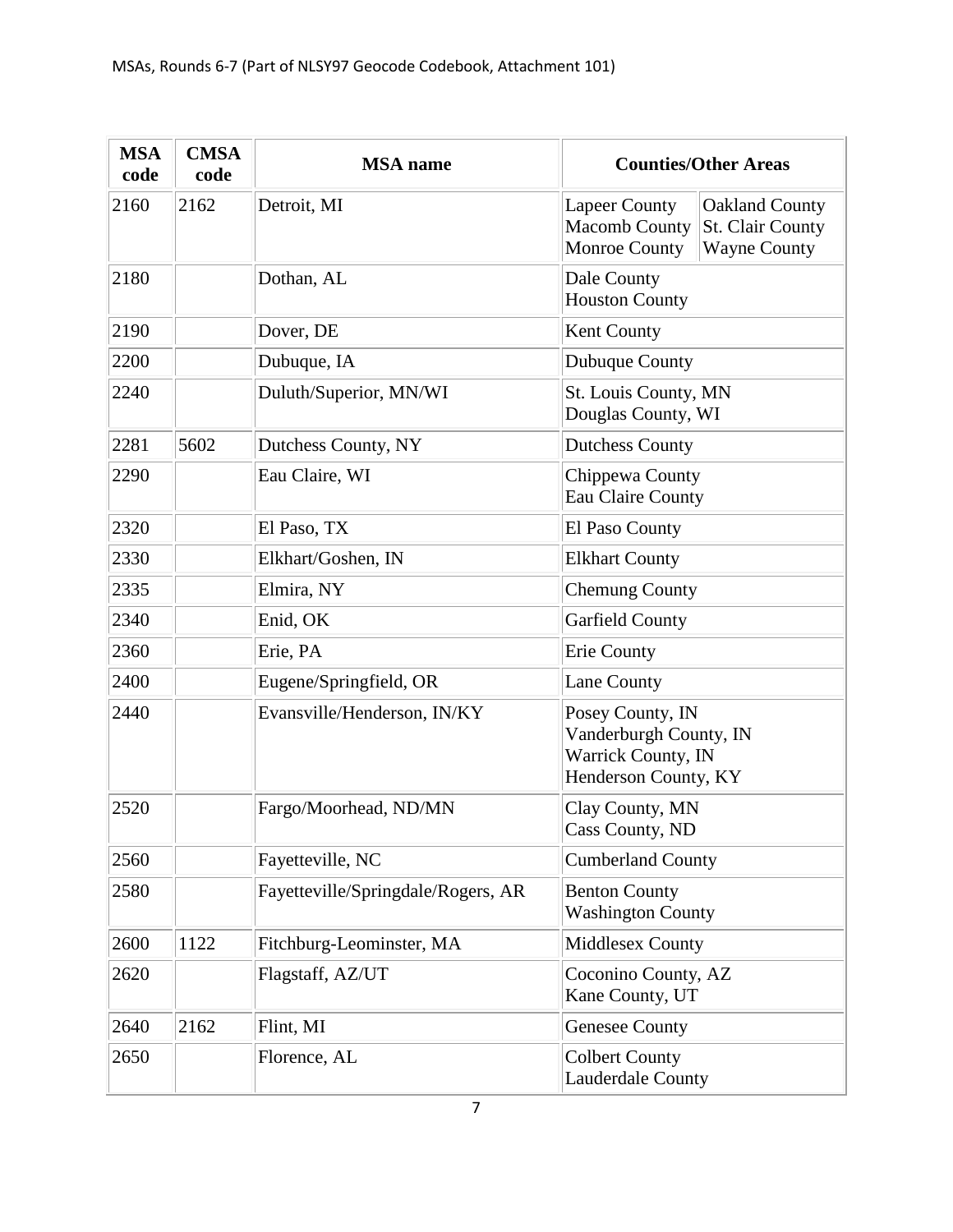| <b>MSA</b><br>code | <b>CMSA</b><br>code | <b>MSA</b> name                   |                                                                    | <b>Counties/Other Areas</b>                                          |
|--------------------|---------------------|-----------------------------------|--------------------------------------------------------------------|----------------------------------------------------------------------|
| 2655               |                     | Florence, SC                      | <b>Florence County</b>                                             |                                                                      |
| 2670               |                     | Fort Collins/Loveland, CO         | <b>Larimer County</b>                                              |                                                                      |
| 2680               | 4992                | Fort Lauderdale, FL               | <b>Broward County</b>                                              |                                                                      |
| 2700               |                     | Fort Myers/Cape Coral, FL         | Lee County                                                         |                                                                      |
| 2710               |                     | Fort Pierce/Port St. Lucie, FL    | <b>Martin County</b><br><b>St. Lucie County</b>                    |                                                                      |
| 2720               |                     | Fort Smith, AR/OK                 | Crawford County, AR<br>Sebastian County, AR<br>Sequoyah County, OK |                                                                      |
| 2750               |                     | Fort Walton Beach, FL             | <b>Okaloosa County</b>                                             |                                                                      |
| 2760               |                     | Fort Wayne, IN                    | <b>Adams County</b><br><b>Allen County</b><br>De Kalb County       | Huntington<br>County<br><b>Wells County</b><br><b>Whitley County</b> |
| 2800               | 1922                | Fort Worth/Arlington, TX          | <b>Hood County</b><br><b>Johnson County</b>                        | Parker County<br><b>Tarrant County</b>                               |
| 2840               |                     | Fresno, CA                        | <b>Fresno County</b><br><b>Madera County</b>                       |                                                                      |
| 2880               |                     | Gadsden, AL                       | <b>Etowah County</b>                                               |                                                                      |
| 2900               |                     | Gainesville, FL                   | Alachua County                                                     |                                                                      |
| 2920               | 3362                | Galveston/Texas City, TX          | <b>Galveston County</b>                                            |                                                                      |
| 2960               | 1602                | Gary, IN                          | Lake County<br><b>Porter County</b>                                |                                                                      |
| 2975               |                     | Glens Falls, NY                   | <b>Warren County</b><br><b>Washington County</b>                   |                                                                      |
| 2980               |                     | Goldsboro, NC                     | <b>Wayne County</b>                                                |                                                                      |
| 2985               |                     | Grand Forks, ND/MN                | Polk County, MN<br><b>Grand Forks County, ND</b>                   |                                                                      |
| 2995               |                     | Grand Junction, CO                | Mesa County                                                        |                                                                      |
| 3000               |                     | Grand Rapids/Muskegon/Holland, MI | <b>Allegan County</b><br>Kent County                               | Muskegon<br>County<br><b>Ottawa County</b>                           |
| 3040               |                     | Great Falls, MT                   | <b>Cascade County</b>                                              |                                                                      |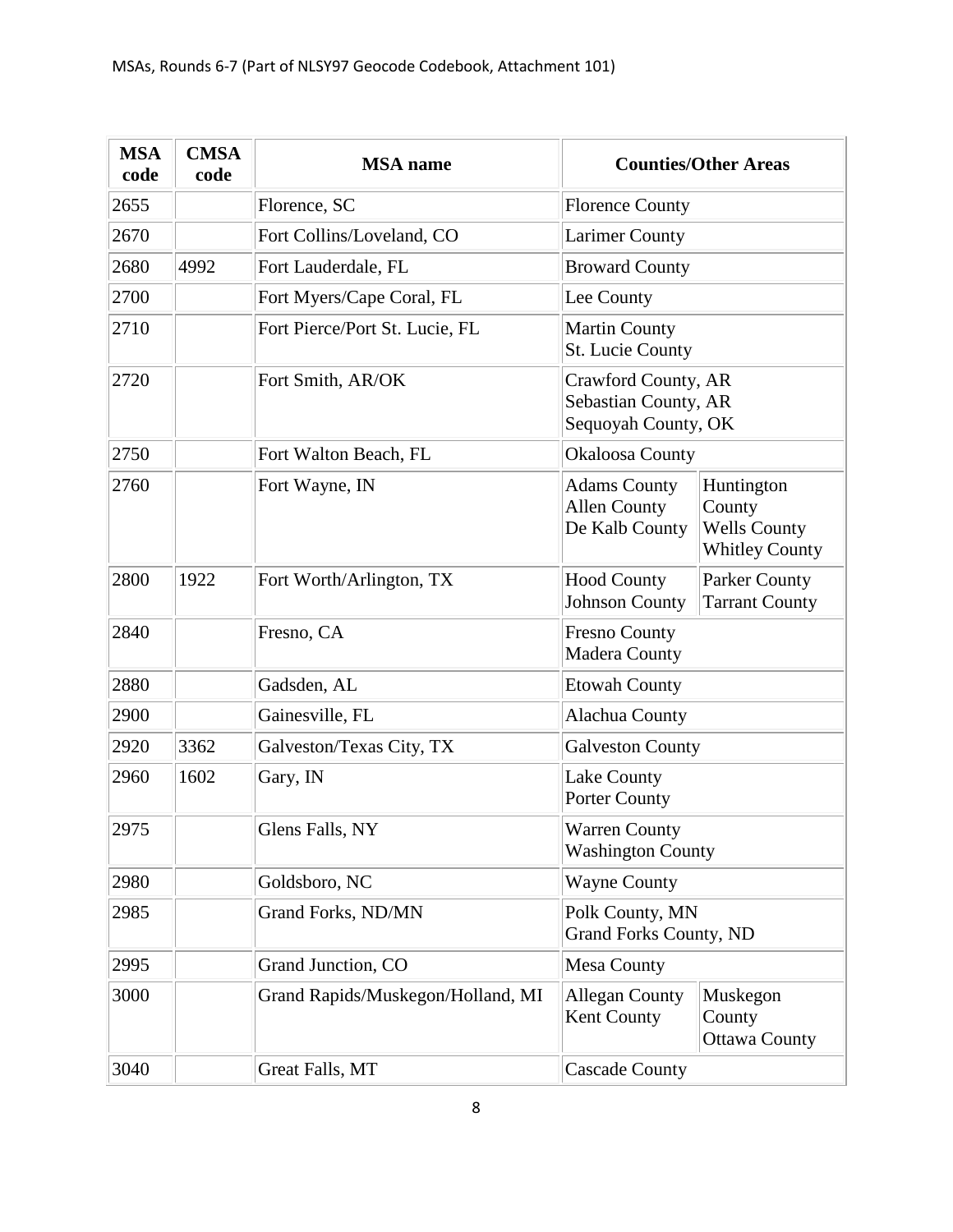| <b>MSA</b><br>code | <b>CMSA</b><br>code | <b>MSA</b> name                            |                                                                                   | <b>Counties/Other Areas</b>                                                                      |
|--------------------|---------------------|--------------------------------------------|-----------------------------------------------------------------------------------|--------------------------------------------------------------------------------------------------|
| 3060               | 2082                | Greeley, CO                                | <b>Weld County</b>                                                                |                                                                                                  |
| 3080               |                     | Green Bay, WI                              | <b>Brown County</b>                                                               |                                                                                                  |
| 3120               |                     | Greensboro/Winston-Salem/High<br>Point, NC | Alamance<br>County<br>Davidson<br>County<br>Davie County<br><b>Forsyth County</b> | <b>Guilford County</b><br><b>Randolph County</b><br><b>Stokes County</b><br><b>Yadkin County</b> |
| 3150               |                     | Greenville, NC                             | <b>Pitt County</b>                                                                |                                                                                                  |
| 3160               |                     | Greenville/Spartanburg/Anderson, SC        | Anderson<br>County<br>Cherokee<br>County<br>Greenville<br>County                  | Pickens County<br>Spartanburg<br>County                                                          |
| 3180               | 8872                | Hagerstown, MD                             | <b>Washington County</b>                                                          |                                                                                                  |
| 3200               | 1642                | Hamilton/Middletown, OH                    | <b>Butler County</b>                                                              |                                                                                                  |
| 3240               |                     | Harrisburg/Lebanon/Carlisle, PA            | Cumberland<br>County<br>Dauphin County                                            | <b>Lebanon County</b><br>Perry County                                                            |
| 3280               |                     | Hartford, CT                               | <b>Hartford County</b><br>Litchfield<br>County<br>Middlesex<br>County             | New London<br>County<br><b>Tolland County</b><br><b>Windham County</b>                           |
| 3285               |                     | Hattiesburg, MS                            | <b>Forrest County</b><br><b>Lamar County</b>                                      |                                                                                                  |
| 3290               |                     | Hickory/Morganton/Lenoir, NC               | Alexander<br>County<br><b>Burke County</b>                                        | Caldwell County<br>Catawba County                                                                |
| 3320               |                     | Honolulu, HI                               | Honolulu County                                                                   |                                                                                                  |
| 3350               |                     | Houma, LA                                  | Lafourche Parish<br><b>Terrebonne Parish</b>                                      |                                                                                                  |
| 3360               | 3362                | Houston, TX                                | Chambers<br>County<br>Fort Bend                                                   | <b>Liberty County</b><br>Montgomery<br>County                                                    |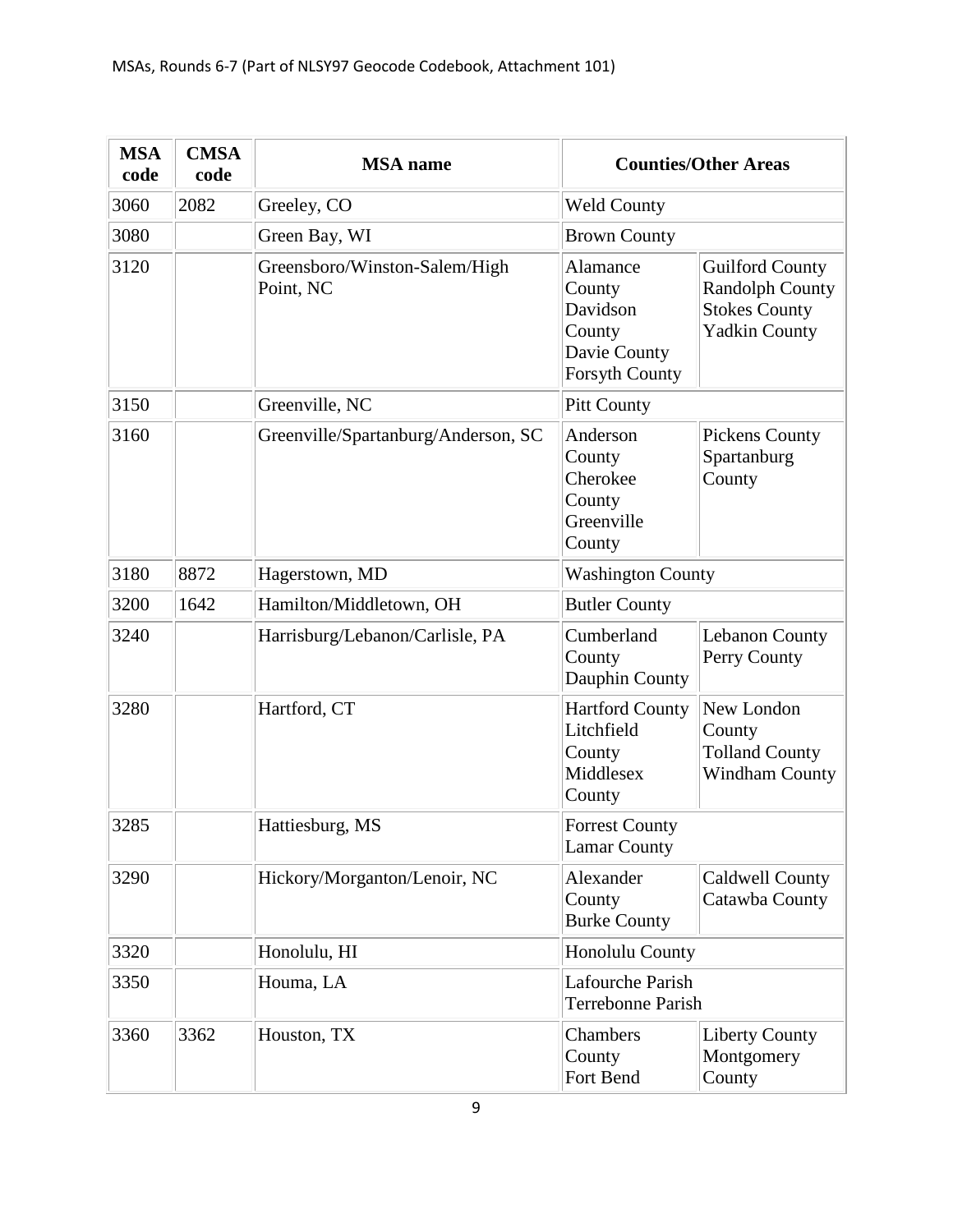| <b>MSA</b><br>code | <b>CMSA</b><br>code | <b>MSA</b> name                          |                                                                                                                      | <b>Counties/Other Areas</b>                                                                   |
|--------------------|---------------------|------------------------------------------|----------------------------------------------------------------------------------------------------------------------|-----------------------------------------------------------------------------------------------|
|                    |                     |                                          | County<br><b>Harris County</b>                                                                                       | <b>Waller County</b>                                                                          |
| 3400               |                     | Huntington/Ashland, WV/KY/OH             | Boyd County,<br><b>KY</b><br>Carter County,<br>KY<br>Greenup<br>County, KY                                           | Lawrence<br>County, OH<br>Cabell County,<br><b>WV</b><br>Wayne County,<br>WV                  |
| 3440               |                     | Huntsville, AL                           | <b>Limestone County</b><br><b>Madison County</b>                                                                     |                                                                                               |
| 3480               |                     | Indianapolis, IN                         | <b>Boone County</b><br>Hamilton<br>County<br><b>Hancock County</b><br>Hendricks<br>County<br><b>Johnson County</b>   | <b>Madison County</b><br><b>Marion County</b><br><b>Morgan County</b><br><b>Shelby County</b> |
| 3500               |                     | Iowa City, IA                            | <b>Johnson County</b>                                                                                                |                                                                                               |
| 3520               |                     | Jackson, MI                              | <b>Jackson County</b>                                                                                                |                                                                                               |
| 3560               |                     | Jackson, MS                              | <b>Hinds County</b><br><b>Madison County</b><br><b>Rankin County</b>                                                 |                                                                                               |
| 3580               |                     | Jackson, TN                              | <b>Chester County</b><br><b>Madison County</b>                                                                       |                                                                                               |
| 3600               |                     | Jacksonville, FL                         | <b>Clay County</b><br><b>Duval County</b>                                                                            | <b>Nassau County</b><br>St. Johns County                                                      |
| 3605               |                     | Jacksonville, NC                         | <b>Onslow County</b>                                                                                                 |                                                                                               |
| 3610               |                     | Jamestown, NY                            | Chautauqua County                                                                                                    |                                                                                               |
| 3620               |                     | Janesville/Beloit, WI                    | <b>Rock County</b>                                                                                                   |                                                                                               |
| 3640               | 5602                | Jersey City, NJ                          | <b>Hudson County</b>                                                                                                 |                                                                                               |
| 3660               |                     | Johnson City/Kingsport/Bristol,<br>TN/VA | TN:<br><b>Carter County</b><br><b>Hawkins County</b><br><b>Sullivan County</b><br><b>Unicoi County</b><br>Washington | VA:<br><b>Scott County</b><br>Washington<br>County<br><b>Bristol</b> city                     |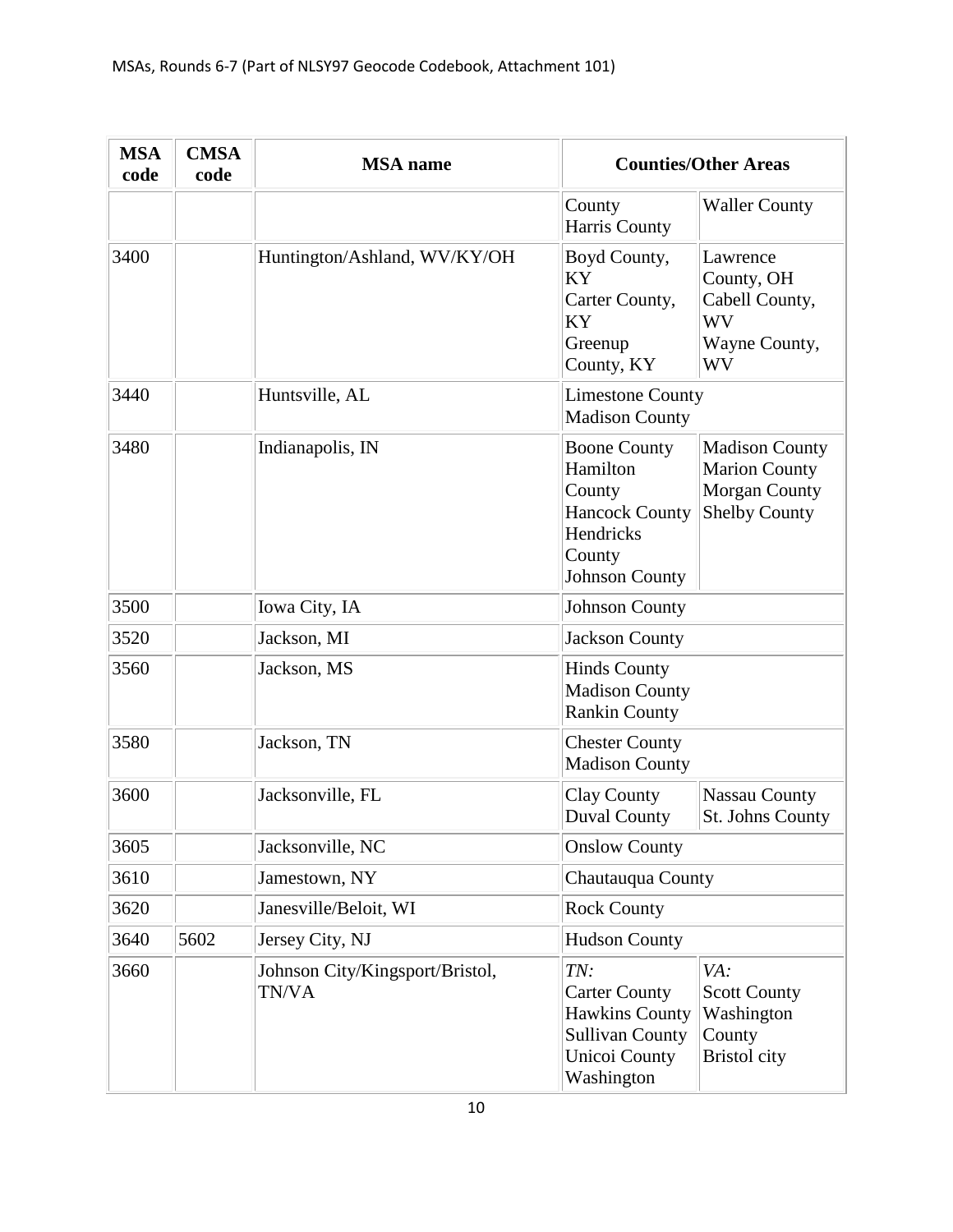| <b>MSA</b><br>code | <b>CMSA</b><br>code | <b>MSA</b> name            |                                                                                              | <b>Counties/Other Areas</b>                                                                                                                                 |
|--------------------|---------------------|----------------------------|----------------------------------------------------------------------------------------------|-------------------------------------------------------------------------------------------------------------------------------------------------------------|
|                    |                     |                            | County                                                                                       |                                                                                                                                                             |
| 3680               |                     | Johnstown, PA              | Cambria County<br><b>Somerset County</b>                                                     |                                                                                                                                                             |
| 3700               |                     | Jonesboro, AR              | Craighead County                                                                             |                                                                                                                                                             |
| 3710               |                     | Joplin, MO                 | <b>Jasper County</b><br><b>Newton County</b>                                                 |                                                                                                                                                             |
| 3720               |                     | Kalamazoo/Battle Creek, MI | <b>Calhoun County</b><br>Kalamazoo County<br>Van Buren County                                |                                                                                                                                                             |
| 3740               | 1602                | Kankakee, IL               | Kankakee County County                                                                       |                                                                                                                                                             |
| 3760               |                     | Kansas City, MO/KS         | KS:<br><b>Johnson County</b><br>Leavenworth<br>County<br>Miami County<br>Wyandotte<br>County | MO:<br><b>Cass County</b><br>Clay County<br><b>Clinton County</b><br><b>Jackson County</b><br>Lafayette County<br><b>Platte County</b><br><b>Ray County</b> |
| 3800               | 1602                | Kenosha, WI                | Kenosha County                                                                               |                                                                                                                                                             |
| 3810               |                     | Killeen/Temple, TX         | <b>Bell County</b><br>Coryell County                                                         |                                                                                                                                                             |
| 3840               |                     | Knoxville, TN              | Anderson<br>County<br><b>Blount County</b><br><b>Knox County</b>                             | <b>Loudon County</b><br><b>Sevier County</b><br><b>Union County</b>                                                                                         |
| 3850               |                     | Kokomo, IN                 | <b>Howard County</b><br><b>Tipton County</b>                                                 |                                                                                                                                                             |
| 3870               |                     | La Crosse, WI/MN           | Houston County, MN<br>La Crosse County, WI                                                   |                                                                                                                                                             |
| 3880               |                     | Lafayette, LA              | Acadia Parish<br>Lafayette Parish                                                            | St. Landry Parish<br>St. Martin Parish                                                                                                                      |
| 3920               |                     | Lafayette, IN              | <b>Clinton County</b><br><b>Tippecanoe County</b>                                            |                                                                                                                                                             |
| 3960               |                     | Lake Charles, LA           | Calcasieu Parish                                                                             |                                                                                                                                                             |
| 3980               |                     | Lakeland/Winter Haven, FL  | Polk County                                                                                  |                                                                                                                                                             |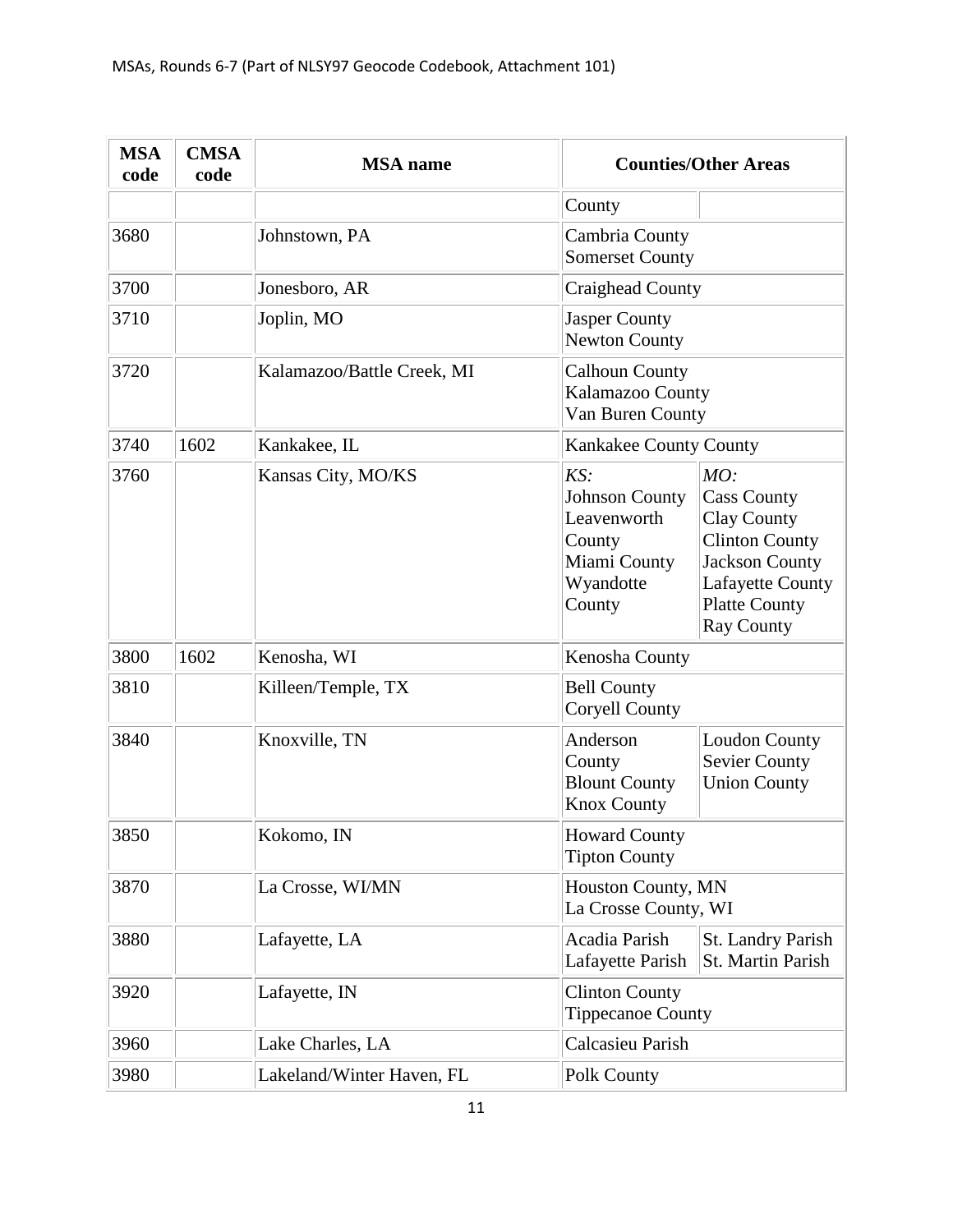| <b>MSA</b><br>code | <b>CMSA</b><br>code | <b>MSA</b> name                   |                                                                                                    | <b>Counties/Other Areas</b>                                              |
|--------------------|---------------------|-----------------------------------|----------------------------------------------------------------------------------------------------|--------------------------------------------------------------------------|
| 4000               |                     | Lancaster, PA                     | <b>Lancaster County</b>                                                                            |                                                                          |
| 4040               |                     | Lansing/East Lansing, MI          | <b>Clinton County</b><br><b>Eaton County</b><br><b>Ingham County</b>                               |                                                                          |
| 4080               |                     | Laredo, TX                        | <b>Webb County</b>                                                                                 |                                                                          |
| 4100               |                     | Las Cruces, NM                    | Dona Ana County                                                                                    |                                                                          |
| 4120               |                     | Las Vegas, NV/AZ                  | Mohave County, AZ<br>Clark County, NV<br>Nye County, NV                                            |                                                                          |
| 4150               |                     | Lawrence, KS                      | Douglas County                                                                                     |                                                                          |
| 4160               | 1122                | Lawrence, MA/NH                   | Essex County, MA<br>Rockingham County, NH                                                          |                                                                          |
| 4200               |                     | Lawton, OK                        | <b>Comanche County</b>                                                                             |                                                                          |
| 4240               |                     | Lewiston/Auburn, ME               | Androscoggin County                                                                                |                                                                          |
| 4280               |                     | Lexington, KY                     | <b>Bourbon County</b><br><b>Clark County</b><br><b>Fayette County</b><br>Jessamine<br>County       | Madison County<br><b>Scott County</b><br><b>Woodford County</b>          |
| 4320               |                     | Lima, OH                          | <b>Allen County</b><br><b>Auglaize County</b>                                                      |                                                                          |
| 4360               |                     | Lincoln, NE                       | <b>Lancaster County</b>                                                                            |                                                                          |
| 4400               |                     | Little Rock/North Little Rock, AR | Faulkner County Pulaski County<br>Lonoke County                                                    | <b>Saline County</b>                                                     |
| 4420               |                     | Longview/Marshall, TX             | <b>Gregg County</b><br><b>Harrison County</b><br><b>Upshur County</b>                              |                                                                          |
| 4480               | 4472                | Los Angeles/Long Beach, CA        | Los Angeles County                                                                                 |                                                                          |
| 4520               |                     | Louisville, KY/IN                 | IN:<br><b>Clark County</b><br><b>Floyd County</b><br><b>Harrison County</b><br><b>Scott County</b> | KY:<br><b>Bullitt County</b><br>Jefferson County<br><b>Oldham County</b> |
| 4560               | 1122                | Lowell, MA/NH                     | Middlesex County, MA                                                                               |                                                                          |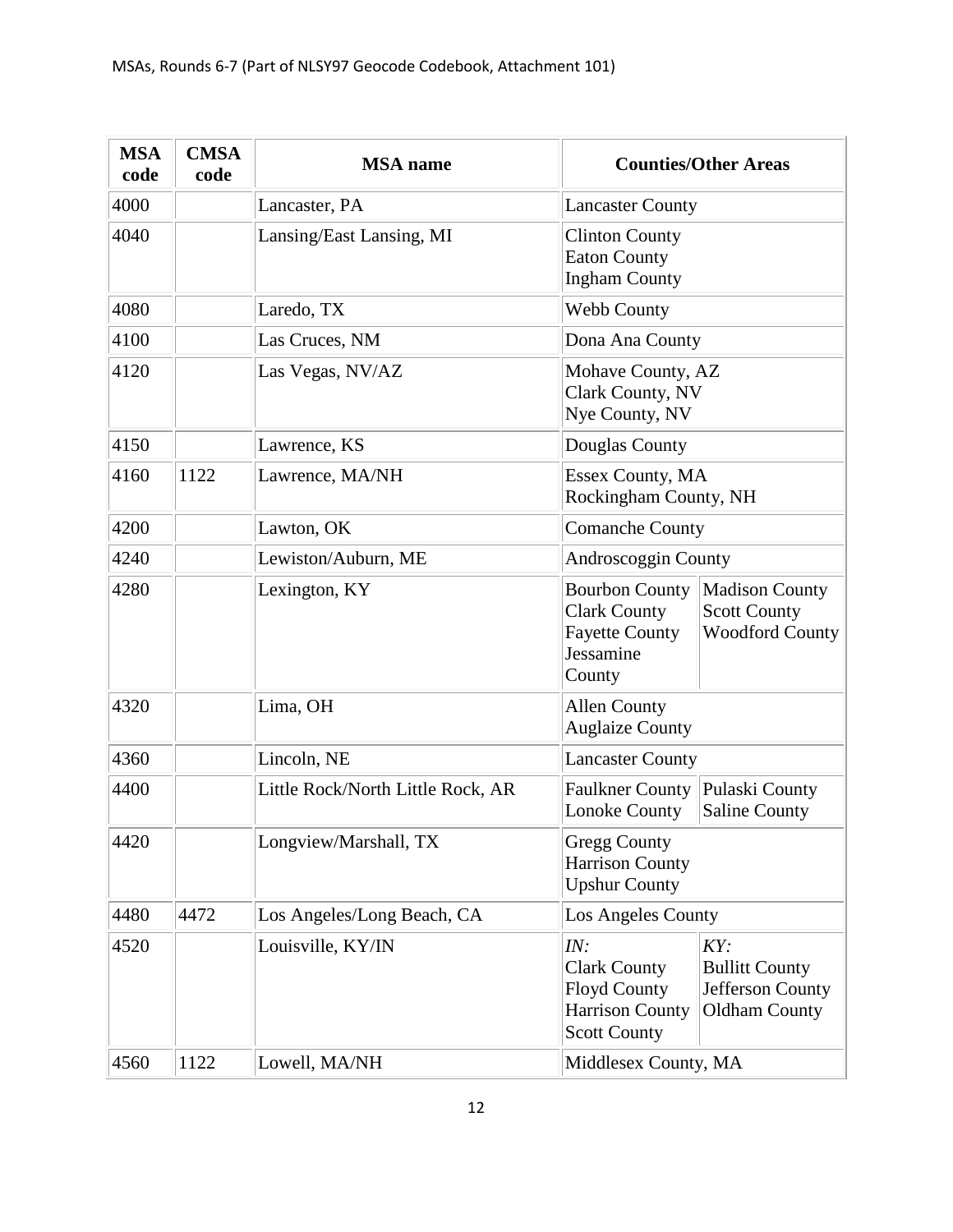| <b>MSA</b><br>code | <b>CMSA</b><br>code | <b>MSA</b> name                   |                                                                                   | <b>Counties/Other Areas</b>                                                  |
|--------------------|---------------------|-----------------------------------|-----------------------------------------------------------------------------------|------------------------------------------------------------------------------|
|                    |                     |                                   | Hillsborough County, NH                                                           |                                                                              |
| 4600               |                     | Lubbock, TX                       | <b>Lubbock County</b>                                                             |                                                                              |
| 4640               |                     | Lynchburg, VA                     | <b>Amherst County</b><br><b>Bedford County</b><br>Campbell<br>County              | Bedford city<br>Lynchburg city                                               |
| 4680               |                     | Macon, GA                         | <b>Bibb County</b><br><b>Houston County</b><br><b>Jones County</b>                | Peach County<br><b>Twiggs County</b>                                         |
| 4720               |                     | Madison, WI                       | Dane County                                                                       |                                                                              |
| 4760               | 1122                | Manchester, NH                    | <b>Hillsborough County</b><br><b>Merrimack County</b><br><b>Rockingham County</b> |                                                                              |
| 4800               |                     | Mansfield, OH                     | <b>Crawford County</b><br><b>Richland County</b>                                  |                                                                              |
| 4880               |                     | McAllen/Edinburg/Mission, TX      | <b>Hidalgo County</b>                                                             |                                                                              |
| 4890               |                     | Medford/Ashland, OR               | <b>Jackson County</b>                                                             |                                                                              |
| 4900               |                     | Melbourne/Titusville/Palm Bay, FL | <b>Brevard County</b>                                                             |                                                                              |
| 4920               |                     | Memphis, TN/AR/MS                 | Crittenden<br>County, AR<br>DeSoto County,<br><b>MS</b>                           | Fayette County,<br>TN<br>Shelby County,<br>TN<br>Tipton County,<br><b>TN</b> |
| 4940               |                     | Merced, CA                        | <b>Merced County</b>                                                              |                                                                              |
| 5000               | 4992                | Miami, FL                         | Dade County                                                                       |                                                                              |
| 5015               | 5602                | Middlesex/Somerset/Hunterdon, NJ  | <b>Hunterdon County</b><br>Middlesex County<br><b>Somerset County</b>             |                                                                              |
| 5080               | 5082                | Milwaukee/Waukesha, WI            | Milwaukee<br>County<br><b>Ozaukee County</b>                                      | Washington<br>County<br>Waukesha County                                      |
| 5120               |                     | Minneapolis/St. Paul, MN/WI       | MN:<br><b>Anoka County</b><br><b>Carver County</b>                                | MN:<br><b>Scott County</b><br><b>Sherburne County</b>                        |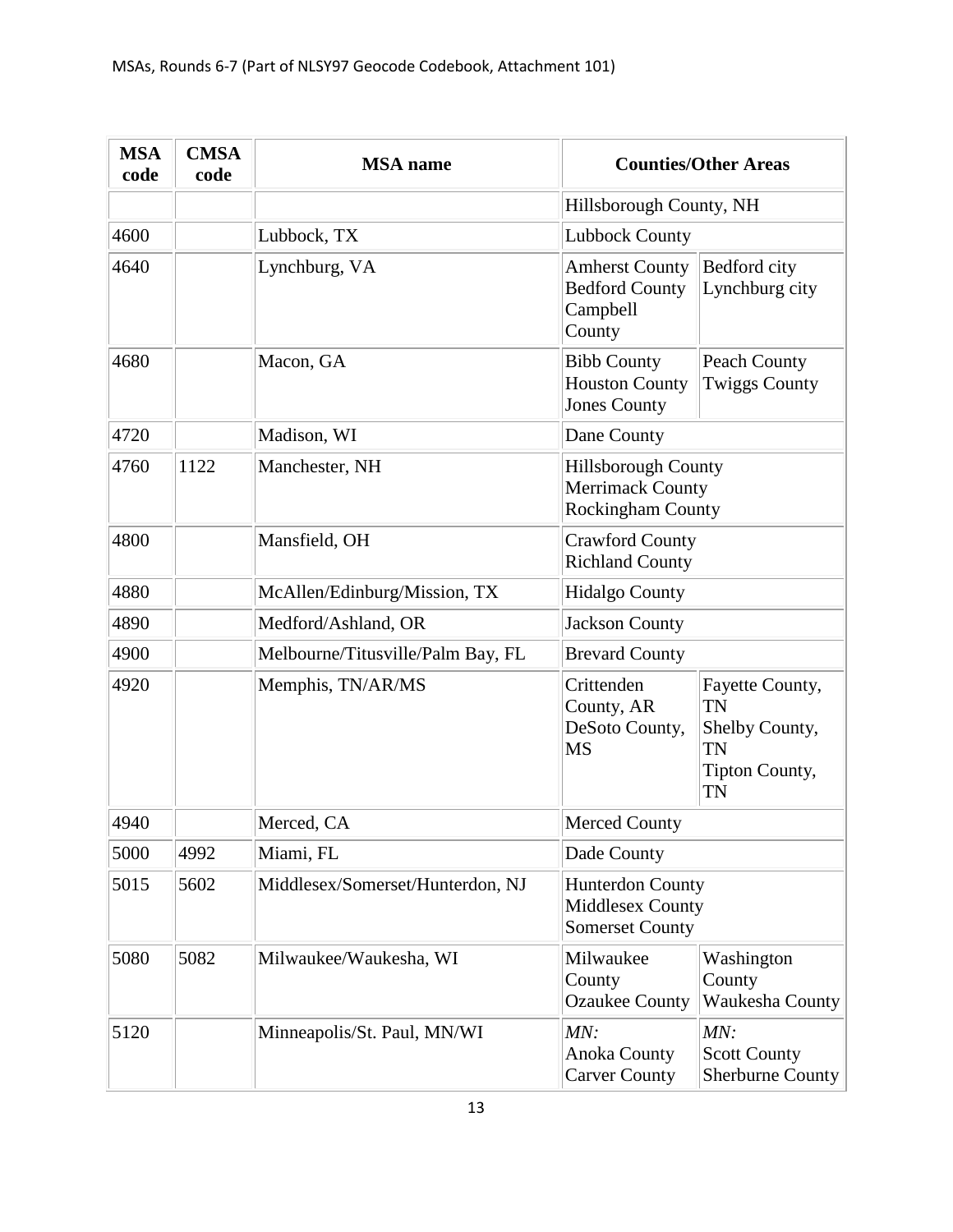| <b>MSA</b><br>code | <b>CMSA</b><br>code | <b>MSA</b> name       |                                                                                                       | <b>Counties/Other Areas</b>                                                                            |  |
|--------------------|---------------------|-----------------------|-------------------------------------------------------------------------------------------------------|--------------------------------------------------------------------------------------------------------|--|
|                    |                     |                       | <b>Chisago County</b><br>Dakota County<br>Hennepin<br>County<br>Isanti County<br><b>Ramsey County</b> | Washington<br>County<br><b>Wright County</b><br>WI:<br>Pierce County,<br>WI<br>St. Croix County,<br>WI |  |
| 5140               |                     | Missoula, MT          | <b>Missoula County</b>                                                                                |                                                                                                        |  |
| 5160               |                     | Mobile, AL            | <b>Baldwin County</b><br><b>Mobile County</b>                                                         |                                                                                                        |  |
| 5170               |                     | Modesto, CA           | <b>Stanislaus County</b>                                                                              |                                                                                                        |  |
| 5190               | 5602                | Monmouth/Ocean, NJ    | <b>Monmouth County</b><br>Ocean County                                                                |                                                                                                        |  |
| 5200               |                     | Monroe, LA            | <b>Ouachita Parish</b>                                                                                |                                                                                                        |  |
| 5240               |                     | Montgomery, AL        | <b>Autauga County</b><br><b>Elmore County</b><br>Montgomery County                                    |                                                                                                        |  |
| 5280               |                     | Muncie, IN            | <b>Delaware County</b>                                                                                |                                                                                                        |  |
| 5330               |                     | Myrtle Beach, SC      | <b>Horry County</b>                                                                                   |                                                                                                        |  |
| 5345               |                     | Naples, FL            | <b>Collier County</b>                                                                                 |                                                                                                        |  |
| 5350               | 1122                | Nashua, NH            | <b>Hillsborough County</b>                                                                            |                                                                                                        |  |
| 5360               |                     | Nashville, TN         | Cheatham<br>County<br>Davidson<br>County<br><b>Dickson County</b><br>Robertson<br>County              | Rutherford<br>County<br><b>Sumner County</b><br>Williamson<br>County<br><b>Wilson County</b>           |  |
| 5380               | 5602                | Nassau/Suffolk, NY    | <b>Nassau County</b><br><b>Suffolk County</b>                                                         |                                                                                                        |  |
| 5400               | 1122                | New Bedford, MA       | <b>Bristol County</b><br><b>Plymouth County</b>                                                       |                                                                                                        |  |
| 5480               | 5602                | New Haven/Meriden, CT | Middlesex County<br>New Haven County                                                                  |                                                                                                        |  |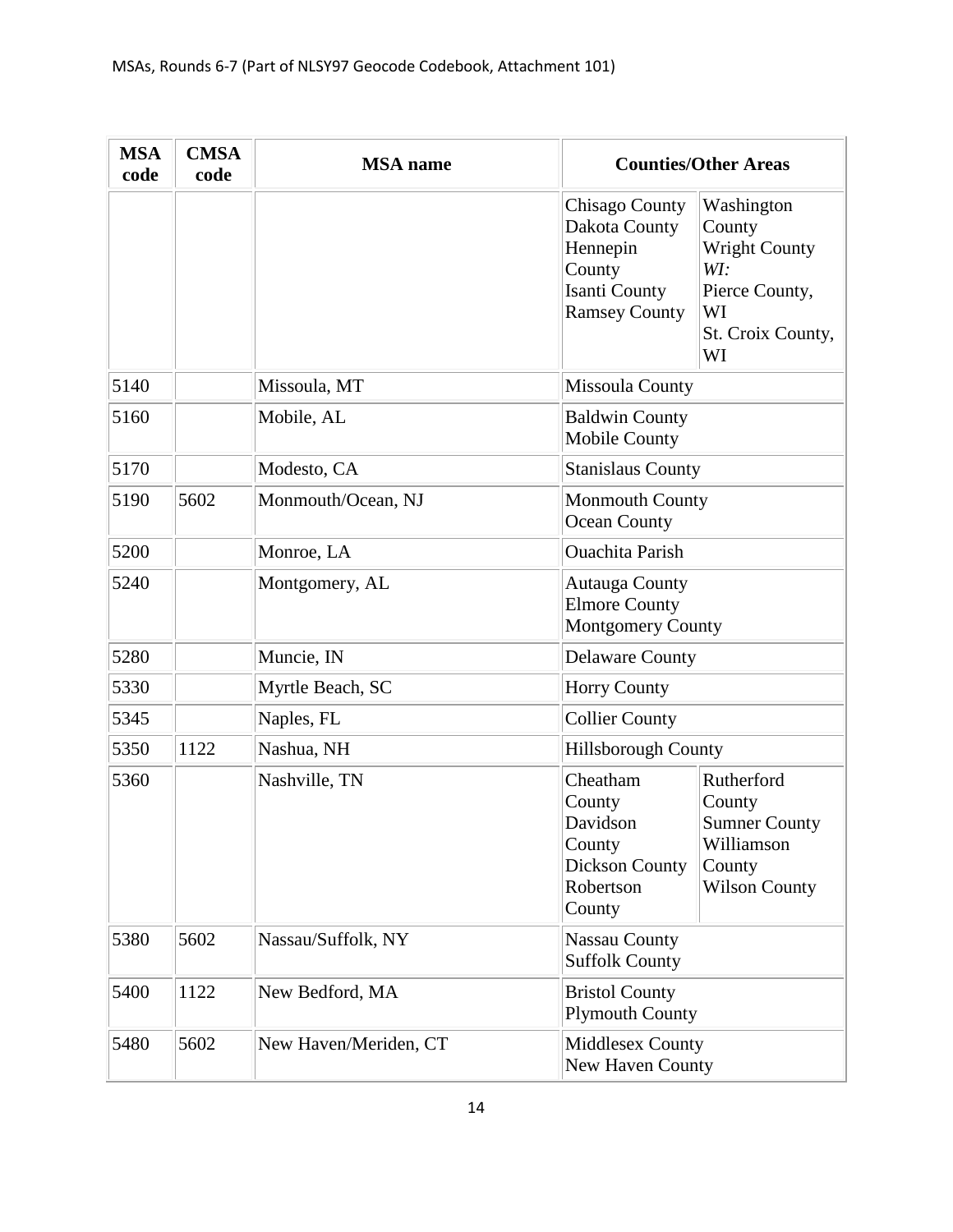| <b>MSA</b><br>code | <b>CMSA</b><br>code | <b>MSA</b> name                               |                                                                                                                                                                                | <b>Counties/Other Areas</b>                                                                                                                                           |
|--------------------|---------------------|-----------------------------------------------|--------------------------------------------------------------------------------------------------------------------------------------------------------------------------------|-----------------------------------------------------------------------------------------------------------------------------------------------------------------------|
| 5520               |                     | New London/Norwich, CT/RI                     | Middlesex County, CT<br>New London County, CT<br>Windham County, CT<br>Washington County, RI                                                                                   |                                                                                                                                                                       |
| 5560               |                     | New Orleans, LA                               | Jefferson Parish<br><b>Orleans Parish</b><br>Plaquemines<br>Parish<br>St. Bernard<br>Parish<br>St. Charles<br>Parish                                                           | St. James Parish<br>St. John the<br><b>Baptist</b><br>Parish<br>St. Tammany<br>Parish                                                                                 |
| 5600               | 5602                | New York, NY                                  | <b>Bronx County</b><br><b>Kings County</b><br>New York<br>County<br><b>Putnam County</b>                                                                                       | Queens County<br><b>Richmond County</b><br><b>Rockland County</b><br>Westchester<br>County                                                                            |
| 5640               | 5602                | Newark, NJ                                    | <b>Essex County</b><br>Morris County<br><b>Sussex County</b>                                                                                                                   | <b>Union County</b><br><b>Warren County</b>                                                                                                                           |
| 5660               | 5602                | Newburgh, NY/PA                               | Orange County, NY<br>Pike County, PA                                                                                                                                           |                                                                                                                                                                       |
| 5720               |                     | Norfolk/Virginia Beach/Newport<br>News, VA/NC | NC:<br>Currituck<br>County<br>VA:<br>Gloucester<br>County<br>Isle of Wight<br>County<br>James City<br>County<br><b>Mathews County</b><br><b>York County</b><br>Chesapeake city | VA:<br>Hampton city<br><b>Newport News</b><br>city<br>Norfolk city<br>Poquoson city<br>Portsmouth city<br>Suffolk city<br>Virginia Beach<br>city<br>Williamsburg city |
| 5775               | 7362                | Oakland, CA                                   | Alameda County<br><b>Contra Costa County</b>                                                                                                                                   |                                                                                                                                                                       |
| 5790               |                     | Ocala, FL                                     | <b>Marion County</b>                                                                                                                                                           |                                                                                                                                                                       |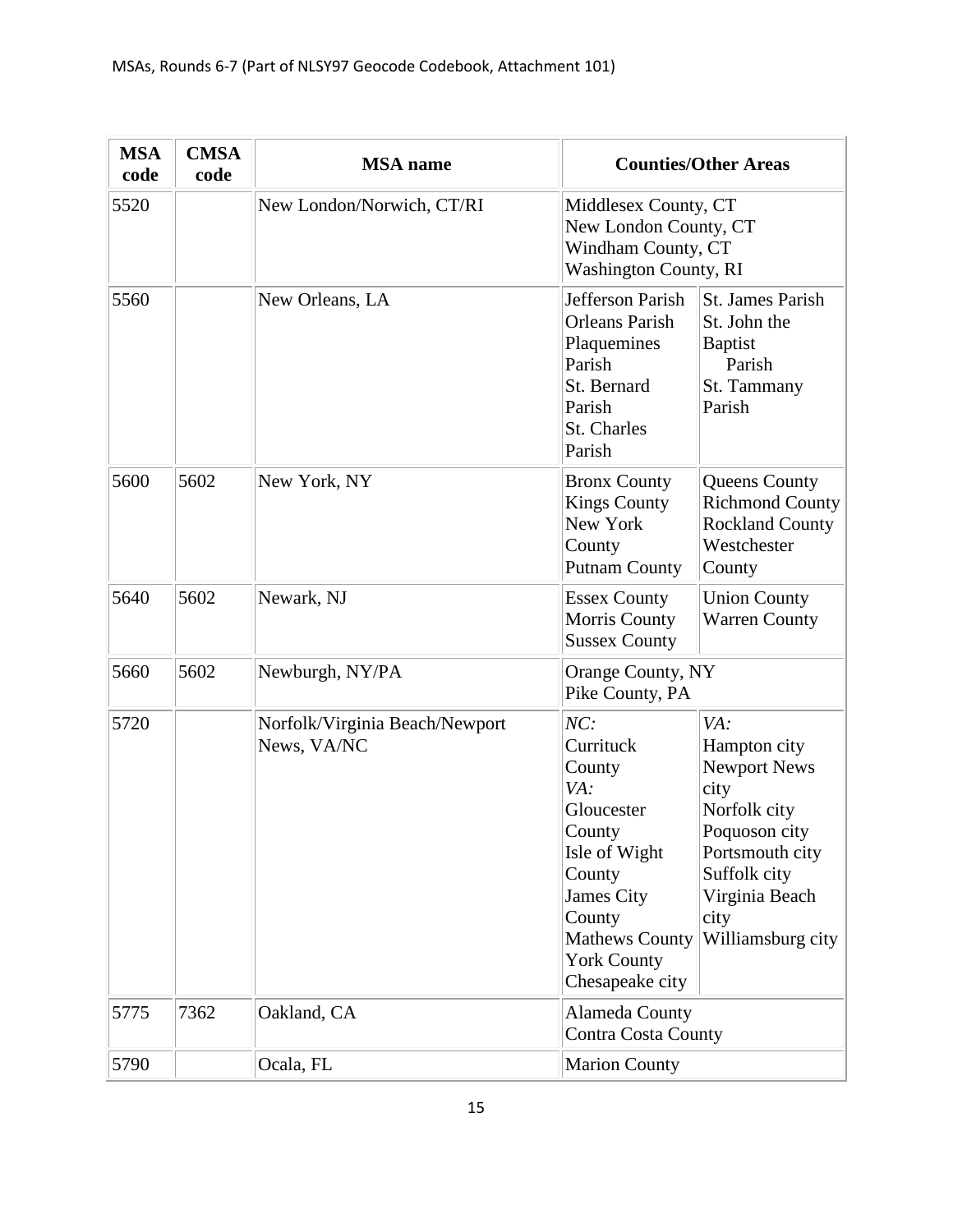| <b>MSA</b><br>code | <b>CMSA</b><br>code | <b>MSA</b> name             |                                                                                                                       | <b>Counties/Other Areas</b>                                                                                                     |
|--------------------|---------------------|-----------------------------|-----------------------------------------------------------------------------------------------------------------------|---------------------------------------------------------------------------------------------------------------------------------|
| 5800               |                     | Odessa/Midland, TX          | <b>Ector County</b><br><b>Midland County</b>                                                                          |                                                                                                                                 |
| 5880               |                     | Oklahoma City, OK           | Canadian<br>County<br>Cleveland<br>County<br><b>Logan County</b>                                                      | <b>McClain County</b><br>Oklahoma County<br>Pottawatomie<br>County                                                              |
| 5910               | 7602                | Olympia, WA                 | <b>Thurston County</b>                                                                                                |                                                                                                                                 |
| 5920               |                     | Omaha, NE/IA                | Pottawattamie County, IA<br>Cass County, NE<br>Douglas County, NE<br>Sarpy County, NE<br><b>Washington County, NE</b> |                                                                                                                                 |
| 5945               | 4472                | Orange County, CA           | <b>Orange County</b>                                                                                                  |                                                                                                                                 |
| 5960               |                     | Orlando, FL                 | Lake County<br><b>Orange County</b>                                                                                   | Osceola County<br>Seminole County                                                                                               |
| 5990               |                     | Owensboro, KY               | <b>Daviess County</b>                                                                                                 |                                                                                                                                 |
| 6015               |                     | Panama City, FL             | <b>Bay County</b>                                                                                                     |                                                                                                                                 |
| 6020               |                     | Parkersburg/Marietta, WV/OH | <b>Washington County, OH</b><br>Wood County, WV                                                                       |                                                                                                                                 |
| 6080               |                     | Pensacola, FL               | <b>Escambia County</b><br>Santa Rosa County                                                                           |                                                                                                                                 |
| 6120               |                     | Peoria/Pekin, IL            | Peoria County<br><b>Tazewell County</b><br><b>Woodford County</b>                                                     |                                                                                                                                 |
| 6160               | 6162                | Philadelphia, PA/NJ         | NJ:<br><b>Burlington</b><br>County<br><b>Camden County</b><br>Gloucester<br>County<br><b>Salem County</b>             | PA:<br><b>Bucks County</b><br><b>Chester County</b><br><b>Delaware County</b><br>Montgomery<br>County<br>Philadelphia<br>County |
| 6200               |                     | Phoenix/Mesa, AZ            | Maricopa County<br><b>Pinal County</b>                                                                                |                                                                                                                                 |
| 6240               |                     | Pine Bluff, AR              | Jefferson County                                                                                                      |                                                                                                                                 |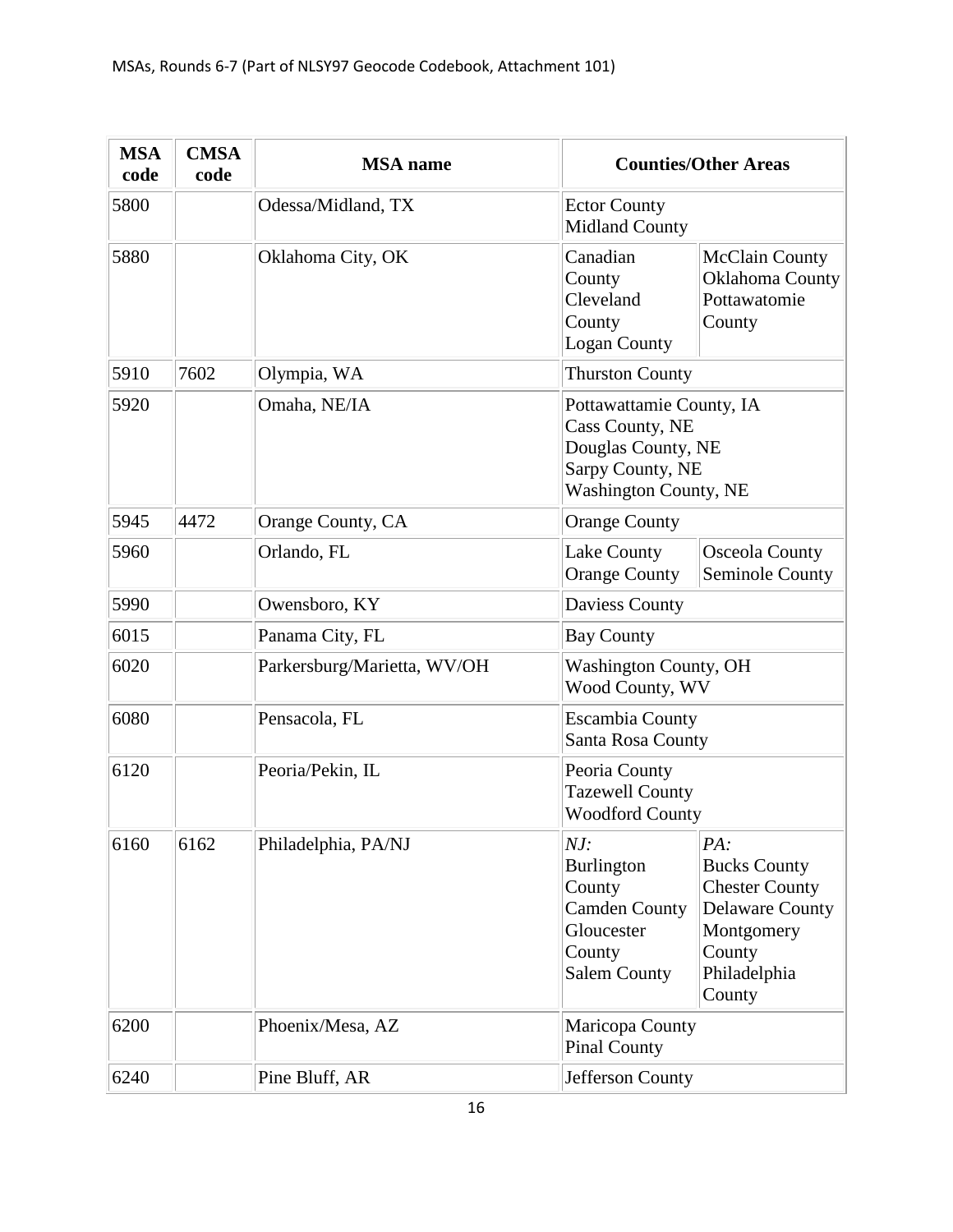| <b>MSA</b><br>code | <b>CMSA</b><br>code | <b>MSA</b> name                                |                                                                                                                                               | <b>Counties/Other Areas</b>                                                   |
|--------------------|---------------------|------------------------------------------------|-----------------------------------------------------------------------------------------------------------------------------------------------|-------------------------------------------------------------------------------|
| 6280               |                     | Pittsburgh, PA                                 | Allegheny<br>County<br><b>Beaver County</b><br><b>Butler County</b>                                                                           | <b>Fayette County</b><br>Washington<br>County<br>Westmoreland<br>County       |
| 6320               |                     | Pittsfield, MA                                 | <b>Berkshire County</b>                                                                                                                       |                                                                               |
| 6340               |                     | Pocatello, ID                                  | <b>Bannock County</b>                                                                                                                         |                                                                               |
| 6400               |                     | Portland, ME                                   | <b>Cumberland County</b><br><b>York County</b>                                                                                                |                                                                               |
| 6440               | 6442                | Portland/Vancouver, OR/WA                      | Clackamas County, OR<br>Columbia County, OR<br>Multnomah County, OR<br><b>Washington County, OR</b><br>Yamhill County, OR<br>Clark County, WA |                                                                               |
| 6450               | 1122                | Portsmouth/Rochester, NH/ME                    | York County, ME<br>Rockingham County, NH<br><b>Strafford County, NH</b>                                                                       |                                                                               |
| 6480               |                     | Providence/Fall River/Warwick,<br><b>RI/MA</b> | <b>Bristol County,</b><br><b>MA</b><br><b>Bristol County,</b><br>RI<br>Kent County, RI                                                        | Newport County,<br>RI<br>Providence<br>County, RI<br>Washington<br>County, RI |
| 6520               |                     | Provo/Orem, UT                                 | <b>Utah County</b>                                                                                                                            |                                                                               |
| 6560               |                     | Pueblo, CO                                     | Pueblo County                                                                                                                                 |                                                                               |
| 6580               |                     | Punta Gorda, FL                                | <b>Charlotte County</b>                                                                                                                       |                                                                               |
| 6600               | 5082                | Racine, WI                                     | <b>Racine County</b>                                                                                                                          |                                                                               |
| 6640               |                     | Raleigh/Durham/Chapel Hill, NC                 | <b>Chatham County</b><br>Durham County<br><b>Franklin County</b>                                                                              | Johnston County<br><b>Orange County</b><br><b>Wake County</b>                 |
| 6660               |                     | Rapid City, SD                                 | Pennington County                                                                                                                             |                                                                               |
| 6680               |                     | Reading, PA                                    | <b>Berks County</b>                                                                                                                           |                                                                               |
| 6690               |                     | Redding, CA                                    | <b>Shasta County</b>                                                                                                                          |                                                                               |
| 6720               |                     | Reno, NV                                       | <b>Washoe County</b>                                                                                                                          |                                                                               |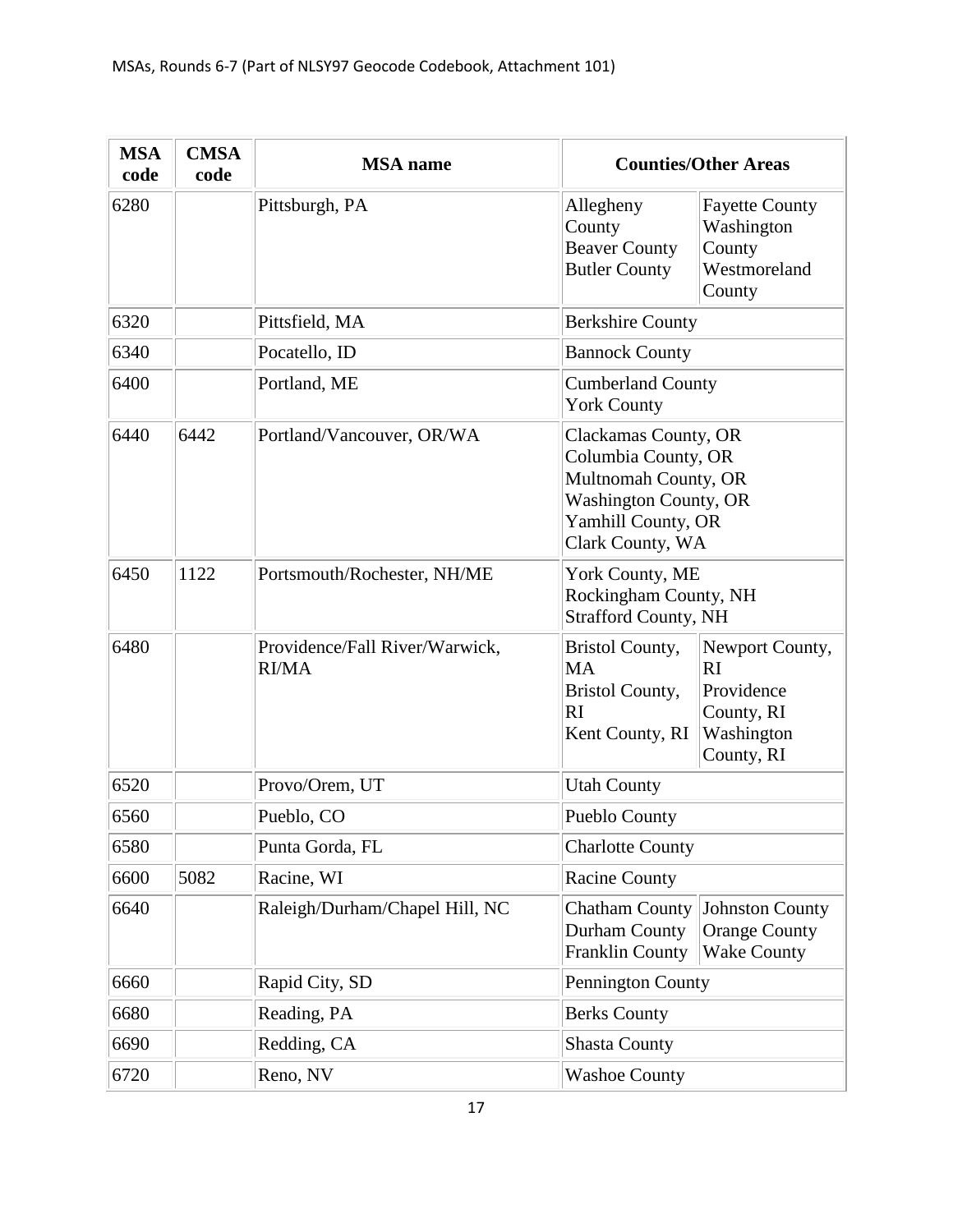| <b>MSA</b><br>code | <b>CMSA</b><br>code | <b>MSA</b> name              |                                                                                                                                                                        | <b>Counties/Other Areas</b>                                                                                                        |
|--------------------|---------------------|------------------------------|------------------------------------------------------------------------------------------------------------------------------------------------------------------------|------------------------------------------------------------------------------------------------------------------------------------|
| 6740               |                     | Richland/Kennewick/Pasco, WA | <b>Benton County</b><br><b>Franklin County</b>                                                                                                                         |                                                                                                                                    |
| 6760               |                     | Richmond/Petersburg, VA      | <b>Charles City</b><br>County<br>Chesterfield<br>County<br>Dinwiddie<br>County<br>Goochland<br>County<br><b>Hanover County</b><br>Henrico County<br>New Kent<br>County | Powhatan County<br>Prince George<br>County<br><b>Colonial Heights</b><br>city<br>Hopewell city<br>Petersburg city<br>Richmond city |
| 6780               | 4472                | Riverside/San Bernardino, CA | <b>Riverside County</b><br>San Bernardino County                                                                                                                       |                                                                                                                                    |
| 6800               |                     | Roanoke, VA                  | <b>Botetourt</b><br>County<br><b>Roanoke County</b>                                                                                                                    | Roanoke city<br>Salem city                                                                                                         |
| 6820               |                     | Rochester, MN                | <b>Olmsted County</b>                                                                                                                                                  |                                                                                                                                    |
| 6840               |                     | Rochester, NY                | <b>Genesee County</b><br>Livingston<br>County<br>Monroe County                                                                                                         | <b>Ontario County</b><br><b>Orleans County</b><br><b>Wayne County</b>                                                              |
| 6880               |                     | Rockford, IL                 | <b>Boone County</b><br>Ogle County<br>Winnebago County                                                                                                                 |                                                                                                                                    |
| 6895               |                     | Rocky Mount, NC              | <b>Edgecombe County</b><br><b>Nash County</b>                                                                                                                          |                                                                                                                                    |
| 6920               | 6922                | Sacramento, CA               | El Dorado County<br><b>Placer County</b><br><b>Sacramento County</b>                                                                                                   |                                                                                                                                    |
| 6960               |                     | Saginaw/Bay City/Midland, MI | <b>Bay County</b><br><b>Midland County</b><br><b>Saginaw County</b>                                                                                                    |                                                                                                                                    |
| 6980               |                     | St. Cloud, MN                | <b>Benton County</b><br><b>Stearns County</b>                                                                                                                          |                                                                                                                                    |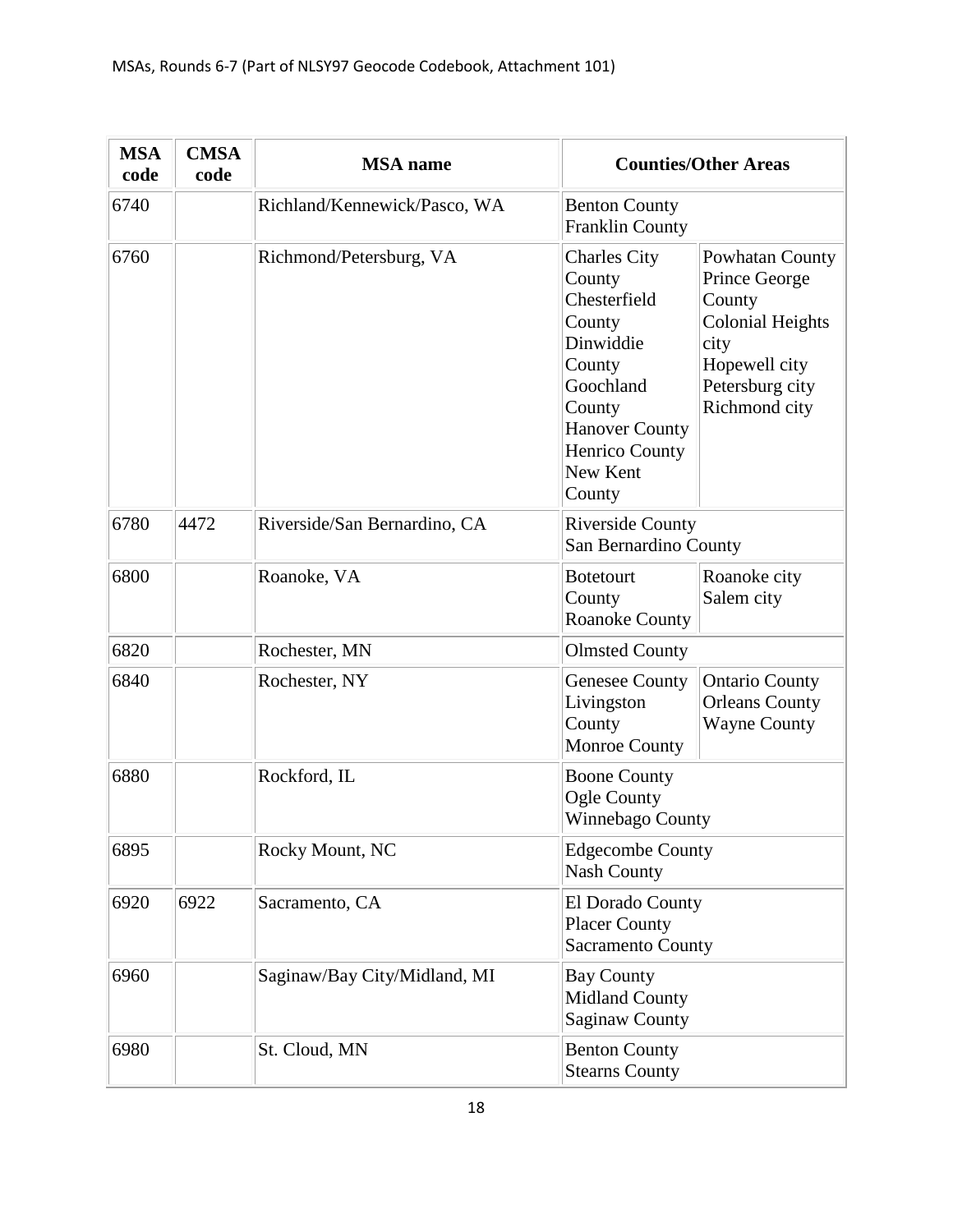| <b>MSA</b><br>code | <b>CMSA</b><br>code | <b>MSA</b> name                                |                                                                                                                                  | <b>Counties/Other Areas</b>                                                                                                                                                                 |
|--------------------|---------------------|------------------------------------------------|----------------------------------------------------------------------------------------------------------------------------------|---------------------------------------------------------------------------------------------------------------------------------------------------------------------------------------------|
| 7000               |                     | St. Joseph, MO                                 | <b>Andrew County</b><br><b>Buchanan County</b>                                                                                   |                                                                                                                                                                                             |
| 7040               |                     | St. Louis, MO/IL                               | IL:<br><b>Clinton County</b><br><b>Jersey County</b><br><b>Madison County</b><br><b>Monroe County</b><br><b>St. Clair County</b> | MO:<br><b>Crawford County</b><br><b>Franklin County</b><br>Jefferson County<br><b>Lincoln County</b><br>St. Charles<br>County<br>St. Louis County<br><b>Warren County</b><br>St. Louis city |
| 7080               | 6442                | Salem, OR                                      | <b>Marion County</b><br><b>Polk County</b>                                                                                       |                                                                                                                                                                                             |
| 7120               |                     | Salinas, CA                                    | <b>Monterey County</b>                                                                                                           |                                                                                                                                                                                             |
| 7160               |                     | Salt Lake City/Ogden, UT                       | Davis County<br><b>Salt Lake County</b><br><b>Weber County</b>                                                                   |                                                                                                                                                                                             |
| 7200               |                     | San Angelo, TX                                 | Tom Green County                                                                                                                 |                                                                                                                                                                                             |
| 7240               |                     | San Antonio, TX                                | <b>Bexar County</b><br><b>Comal County</b>                                                                                       | Guadalupe<br>County<br><b>Wilson County</b>                                                                                                                                                 |
| 7320               |                     | San Diego, CA                                  | San Diego County                                                                                                                 |                                                                                                                                                                                             |
| 7360               | 7362                | San Francisco, CA                              | Marin County<br><b>San Francisco County</b><br>San Mateo County                                                                  |                                                                                                                                                                                             |
| 7400               | 7362                | San Jose, CA                                   | Santa Clara County                                                                                                               |                                                                                                                                                                                             |
| 7460               |                     | San Luis Obispo/Atascadero/Paso<br>Robles, CA  | San Luis Obispo County                                                                                                           |                                                                                                                                                                                             |
| 7480               |                     | Santa Barbara/Santa Maria/Lompoc,<br><b>CA</b> | Santa Barbara County                                                                                                             |                                                                                                                                                                                             |
| 7485               | 7362                | Santa Cruz/Watsonville, CA                     | Santa Cruz County                                                                                                                |                                                                                                                                                                                             |
| 7490               |                     | Santa Fe, NM                                   | <b>Los Alamos County</b><br>Santa Fe County                                                                                      |                                                                                                                                                                                             |
| 7500               | 7362                | Santa Rosa, CA                                 | Sonoma County                                                                                                                    |                                                                                                                                                                                             |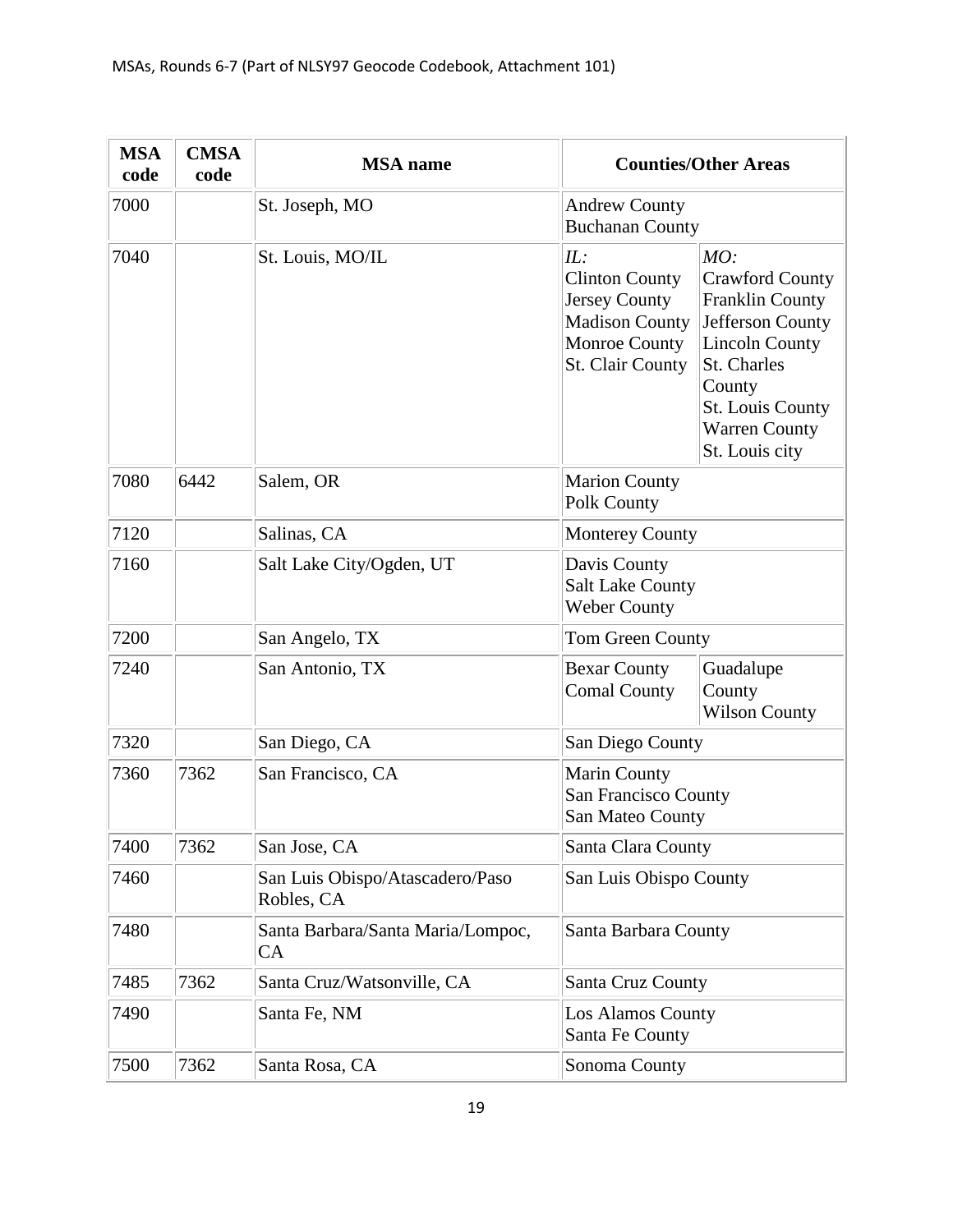| <b>MSA</b><br>code | <b>CMSA</b><br>code | <b>MSA</b> name                    |                                                                            | <b>Counties/Other Areas</b>                    |
|--------------------|---------------------|------------------------------------|----------------------------------------------------------------------------|------------------------------------------------|
| 7510               |                     | Sarasota/Bradenton, FL             | <b>Manatee County</b><br>Sarasota County                                   |                                                |
| 7520               |                     | Savannah, GA                       | <b>Bryan County</b><br><b>Chatham County</b><br><b>Effingham County</b>    |                                                |
| 7560               |                     | Scranton/Wilkes-Barre/Hazleton, PA | Columbia<br>County<br>Lackawanna<br>County                                 | <b>Luzerne County</b><br><b>Wyoming County</b> |
| 7600               | 7602                | Seattle/Bellevue/Everett, WA       | <b>Island County</b><br><b>King County</b><br><b>Snohomish County</b>      |                                                |
| 7610               |                     | Sharon, PA                         | <b>Mercer County</b>                                                       |                                                |
| 7620               |                     | Sheboygan, WI                      | Sheboygan County                                                           |                                                |
| 7640               |                     | Sherman/Denison, TX                | <b>Grayson County</b>                                                      |                                                |
| 7680               |                     | Shreveport/Bossier City, LA        | <b>Bossier Parish</b><br>Caddo Parish<br><b>Webster Parish</b>             |                                                |
| 7720               |                     | Sioux City, IA/NE                  | <b>Woodbury County, IA</b><br>Dakota County, NE                            |                                                |
| 7760               |                     | Sioux Falls, SD                    | <b>Lincoln County</b><br>Minnehaha County                                  |                                                |
| 7800               |                     | South Bend, IN                     | St. Joseph County                                                          |                                                |
| 7840               |                     | Spokane, WA                        | <b>Spokane County</b>                                                      |                                                |
| 7880               |                     | Springfield, IL                    | <b>Menard County</b><br><b>Sangamon County</b>                             |                                                |
| 7920               |                     | Springfield, MO                    | <b>Christian County</b><br><b>Greene County</b><br><b>Webster County</b>   |                                                |
| 8003               |                     | Springfield, MA                    | <b>Franklin County</b><br><b>Hampden County</b><br><b>Hampshire County</b> |                                                |
| 8040               | 5602                | Stamford/Norwalk, CT               | <b>Fairfield County</b>                                                    |                                                |
| 8050               |                     | State College, PA                  | <b>Centre County</b>                                                       |                                                |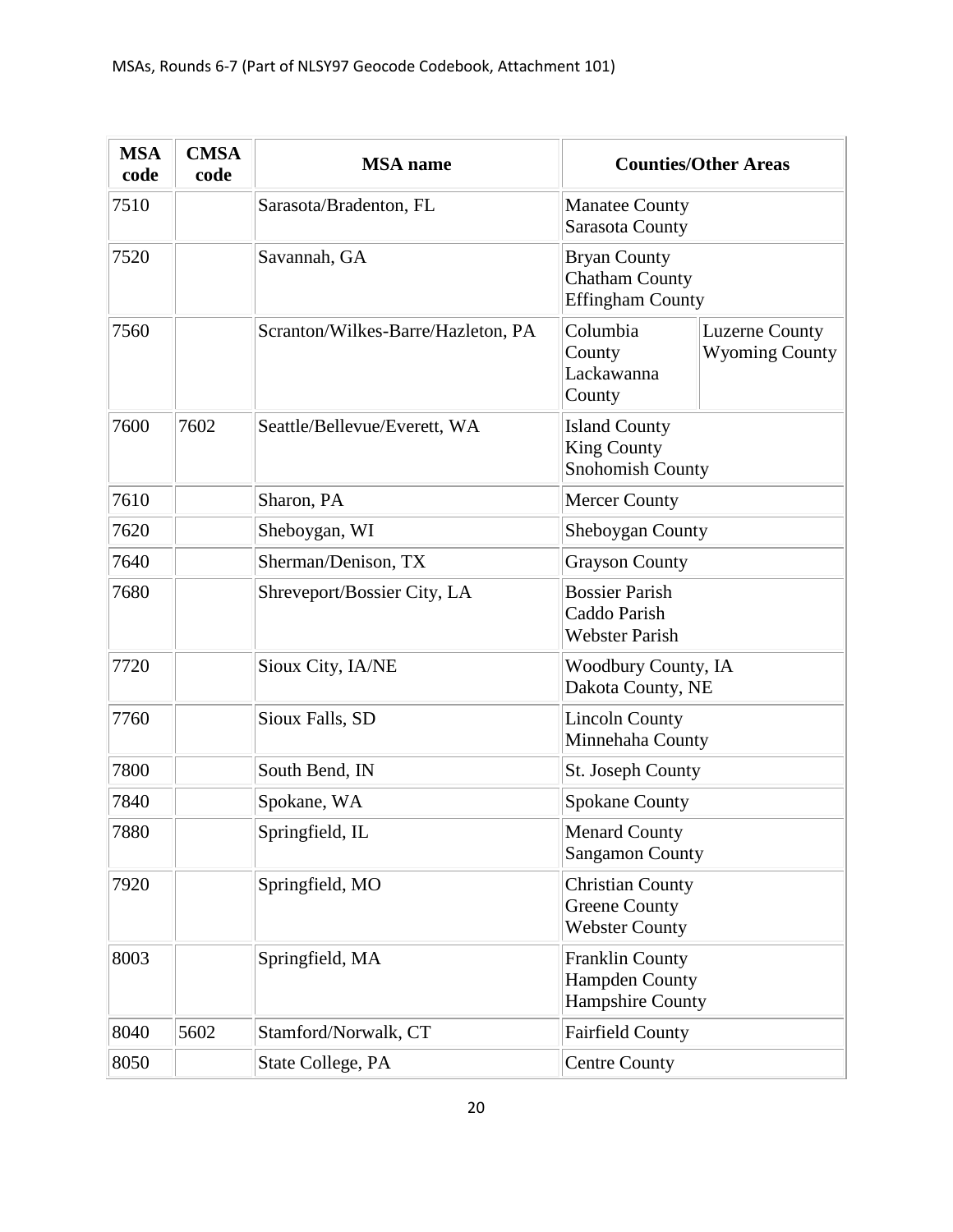| <b>MSA</b><br>code | <b>CMSA</b><br>code | <b>MSA</b> name                     |                                                                        | <b>Counties/Other Areas</b>                  |
|--------------------|---------------------|-------------------------------------|------------------------------------------------------------------------|----------------------------------------------|
| 8080               |                     | Steubenville/Weirton, OH/WV         | Jefferson County, OH<br><b>Brooke County, WV</b><br>Hancock County, WV |                                              |
| 8120               |                     | Stockton/Lodi, CA                   | San Joaquin County                                                     |                                              |
| 8140               |                     | Sumter, SC                          | <b>Sumter County</b>                                                   |                                              |
| 8160               |                     | Syracuse, NY                        | Cayuga County<br><b>Madison County</b>                                 | Onondaga County<br>Oswego County             |
| 8200               | 7602                | Tacoma, WA                          | Pierce County                                                          |                                              |
| 8240               |                     | Tallahassee, FL                     | <b>Gadsden County</b><br>Leon County                                   |                                              |
| 8280               |                     | Tampa/St. Petersburg/Clearwater, FL | Hernando<br>County<br>Hillsborough<br>County                           | Pasco County<br><b>Pinellas County</b>       |
| 8320               |                     | Terre Haute, IN                     | <b>Clay County</b><br><b>Vermillion County</b><br>Vigo County          |                                              |
| 8360               |                     | Texarkana, TX/Texarkana, AR         | Miller County, AR<br><b>Bowie County, TX</b>                           |                                              |
| 8400               |                     | Toledo, OH                          | <b>Fulton County</b><br><b>Lucas County</b><br><b>Wood County</b>      |                                              |
| 8440               |                     | Topeka, KS                          | <b>Shawnee County</b>                                                  |                                              |
| 8480               | 5602                | Trenton, NJ                         | <b>Mercer County</b>                                                   |                                              |
| 8520               |                     | Tucson, AZ                          | Pima County                                                            |                                              |
| 8560               |                     | Tulsa, OK                           | <b>Creek County</b><br><b>Osage County</b><br><b>Rogers County</b>     | <b>Tulsa County</b><br><b>Wagoner County</b> |
| 8600               |                     | Tuscaloosa, AL                      | <b>Tuscaloosa County</b>                                               |                                              |
| 8640               |                     | Tyler, TX                           | <b>Smith County</b>                                                    |                                              |
| 8680               |                     | Utica/Rome, NY                      | <b>Herkimer County</b><br><b>Oneida County</b>                         |                                              |
| 8720               | 7362                | Vallejo/Fairfield/Napa, CA          | Napa County<br>Solano County                                           |                                              |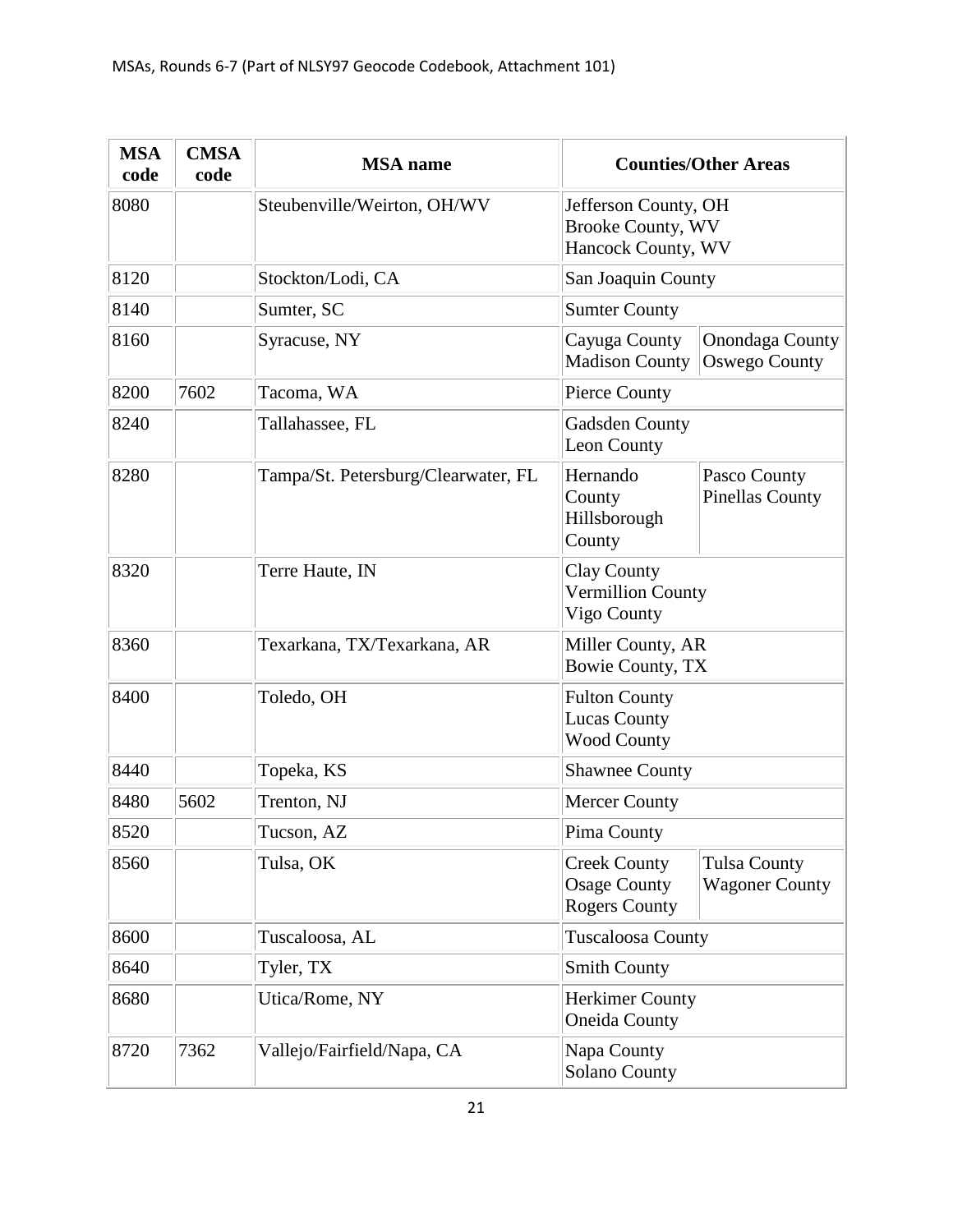| <b>MSA</b><br>code | <b>CMSA</b><br>code | <b>MSA</b> name                  |                                                                                                                                                                                                                                                                                                   | <b>Counties/Other Areas</b>                                                                                                                                                                                                                                                                                                           |
|--------------------|---------------------|----------------------------------|---------------------------------------------------------------------------------------------------------------------------------------------------------------------------------------------------------------------------------------------------------------------------------------------------|---------------------------------------------------------------------------------------------------------------------------------------------------------------------------------------------------------------------------------------------------------------------------------------------------------------------------------------|
| 8735               | 4472                | Ventura, CA                      | Ventura County                                                                                                                                                                                                                                                                                    |                                                                                                                                                                                                                                                                                                                                       |
| 8750               |                     | Victoria, TX                     | Victoria County                                                                                                                                                                                                                                                                                   |                                                                                                                                                                                                                                                                                                                                       |
| 8760               | 6162                | Vineland/Millville/Bridgeton, NJ | <b>Cumberland County</b>                                                                                                                                                                                                                                                                          |                                                                                                                                                                                                                                                                                                                                       |
| 8780               |                     | Visalia/Tulare/Porterville, CA   | <b>Tulare County</b>                                                                                                                                                                                                                                                                              |                                                                                                                                                                                                                                                                                                                                       |
| 8800               |                     | Waco, TX                         | <b>McLennan County</b>                                                                                                                                                                                                                                                                            |                                                                                                                                                                                                                                                                                                                                       |
| 8840               | 8872                | Washington, DC/MD/VA/WV          | District of<br>Columbia<br>MD:<br><b>Calvert County</b><br><b>Charles County</b><br>Frederick<br>County<br>Montgomery<br>County<br>Prince George's<br>County<br>WV:<br><b>Berkeley County</b><br>Jefferson County<br>VA:<br>Arlington<br>County<br><b>Clarke County</b><br><b>Culpeper County</b> | VA:<br><b>Fairfax County</b><br><b>Fauquier County</b><br>King George<br>County<br>Loudoun County<br>Prince William<br>County<br>Spotsylvania<br>County<br><b>Stafford County</b><br><b>Warren County</b><br>Alexandria city<br>Fairfax city<br>Falls Church city<br>Fredericksburg<br>city<br>Manassas city<br>Manassas Park<br>city |
| 8880               | 5602                | Waterbury, CT                    | <b>Litchfield County</b><br>New Haven County                                                                                                                                                                                                                                                      |                                                                                                                                                                                                                                                                                                                                       |
| 8920               |                     | Waterloo/Cedar Falls, IA         | <b>Black Hawk County</b>                                                                                                                                                                                                                                                                          |                                                                                                                                                                                                                                                                                                                                       |
| 8940               |                     | Wausau, WI                       | <b>Marathon County</b>                                                                                                                                                                                                                                                                            |                                                                                                                                                                                                                                                                                                                                       |
| 8960               |                     | West Palm Beach/Boca Raton, FL   | Palm Beach County                                                                                                                                                                                                                                                                                 |                                                                                                                                                                                                                                                                                                                                       |
| 9000               |                     | Wheeling, WV/OH                  | <b>Belmont County, OH</b><br>Marshall County, WV<br>Ohio County, WV                                                                                                                                                                                                                               |                                                                                                                                                                                                                                                                                                                                       |
| 9040               |                     | Wichita, KS                      | <b>Butler County</b><br><b>Harvey County</b><br><b>Sedgwick County</b>                                                                                                                                                                                                                            |                                                                                                                                                                                                                                                                                                                                       |